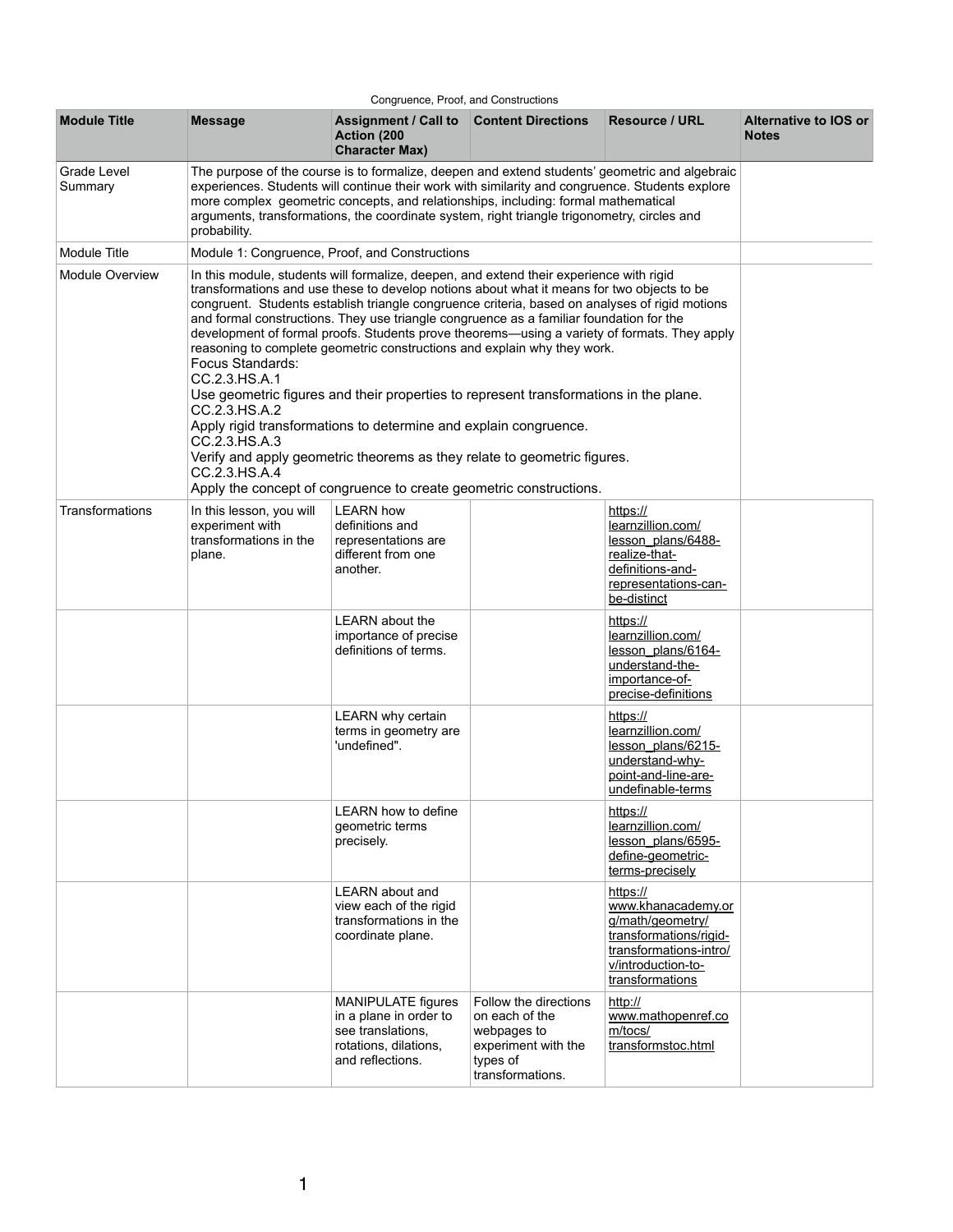| <b>Module Title</b> | <b>Message</b> | <b>Assignment / Call to Content Directions</b><br><b>Action (200)</b><br><b>Character Max)</b>                                       | <b>Resource / URL</b>                                                                                                                                              | <b>Alternative to IOS or</b><br><b>Notes</b> |
|---------------------|----------------|--------------------------------------------------------------------------------------------------------------------------------------|--------------------------------------------------------------------------------------------------------------------------------------------------------------------|----------------------------------------------|
|                     |                | <b>LEARN ABOUT and</b><br><b>EXPERIMENT with</b><br>translations and the<br>notation for<br>translations in the<br>coordinate plane. | https://<br>www.khanacademy.or<br>g/math/geometry/<br>transformations/rigid-<br>transformations-intro/<br>a/intro-to-translations                                  |                                              |
|                     |                |                                                                                                                                      | https://<br>www.khanacademy.or<br>g/math/geometry/<br>transformations/rigid-<br>transformations-intro/<br>a/properties-of-<br>translations                         |                                              |
|                     |                | <b>LEARN ABOUT and</b><br><b>EXPERIMENT with</b><br>rotations in the<br>coordinate plane.                                            | https://<br>www.khanacademy.or<br>g/math/geometry/<br>transformations/rigid-<br>transformations-intro/<br>v/using-rotation-<br>widget                              |                                              |
|                     |                |                                                                                                                                      | https://<br>www.khanacademy.or<br>g/math/geometry/<br>transformations/rigid-<br>transformations-intro/<br>a/intro-to-rotations                                     |                                              |
|                     |                | <b>LEARN ABOUT and</b><br><b>EXPERIMENT with</b><br>reflections in the<br>coordinate plane.                                          | https://<br>www.khanacademy.or<br>g/math/geometry/<br>transformations/rigid-<br>transformations-intro/<br>v/using-reflection-tool                                  |                                              |
|                     |                |                                                                                                                                      | https://<br>www.khanacademy.or<br>g/math/geometry/<br>transformations/rigid-<br>transformations-intro/<br>e/performing-<br>reflections-on-the-<br>coordinate-plane |                                              |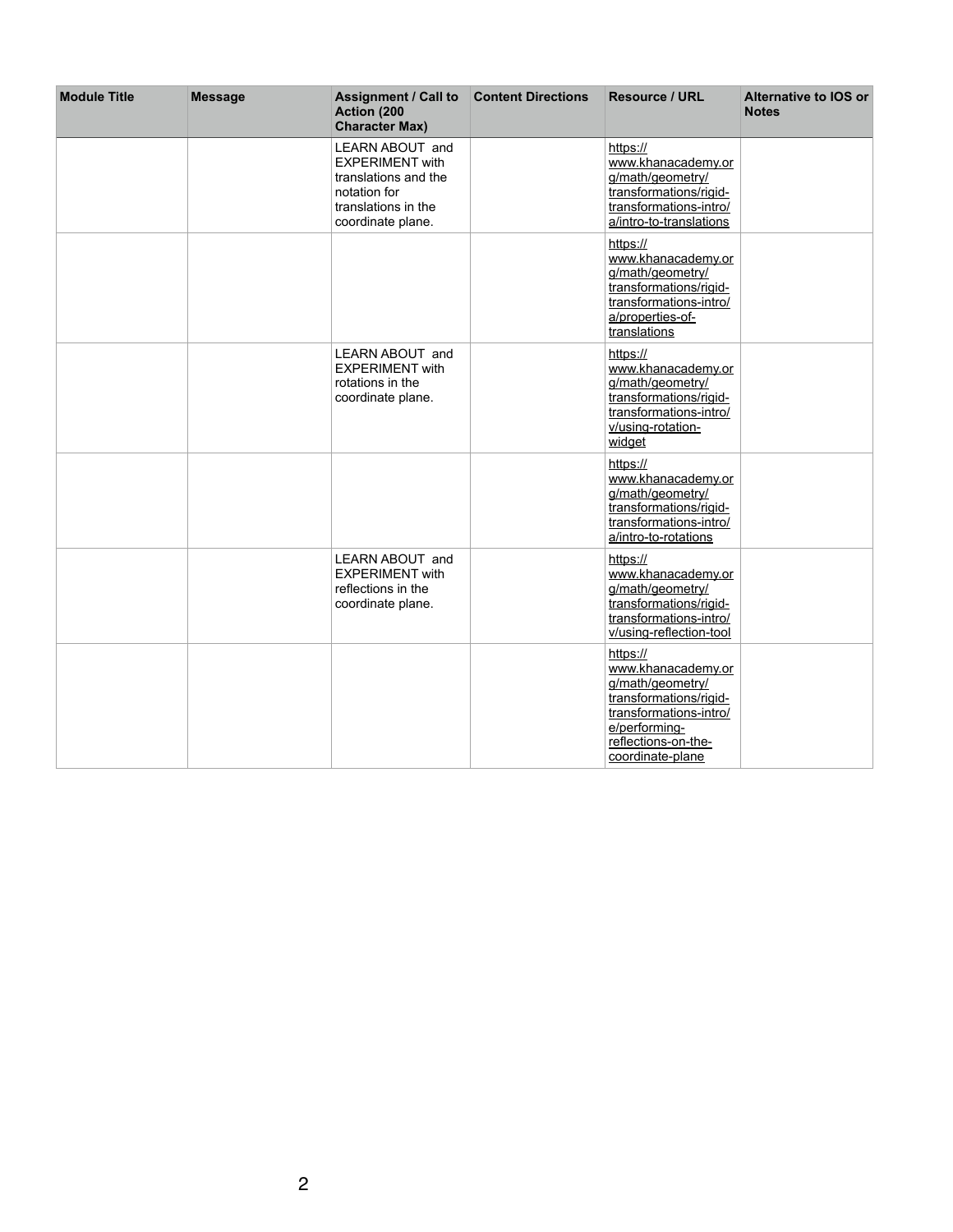| <b>Module Title</b> | <b>Message</b> | <b>Assignment / Call to</b><br><b>Action (200)</b><br><b>Character Max)</b>                                                                                                                           | <b>Content Directions</b>                                                                                                                                                                                                                                                                                                                                                                                                                                                                                                                                                                                                                                                                                      | <b>Resource / URL</b>                                                                                                              | <b>Alternative to IOS or</b><br><b>Notes</b>                                               |
|---------------------|----------------|-------------------------------------------------------------------------------------------------------------------------------------------------------------------------------------------------------|----------------------------------------------------------------------------------------------------------------------------------------------------------------------------------------------------------------------------------------------------------------------------------------------------------------------------------------------------------------------------------------------------------------------------------------------------------------------------------------------------------------------------------------------------------------------------------------------------------------------------------------------------------------------------------------------------------------|------------------------------------------------------------------------------------------------------------------------------------|--------------------------------------------------------------------------------------------|
|                     |                | <b>FIND</b><br><b>GENERALIZATIONS</b><br>about the<br>transformation of<br>reflections,<br>translations, and<br>rotations through<br>experimentation with<br>the Transformations<br>Manipulative app. | Drag a shape from<br>the dock of the app<br>and choose a<br>transformation type<br>(reflection, rotation, or<br>translation) from the<br>bottom right.<br><b>Experiment by</b><br>dragging points or<br>lines on the plane.<br>Record the<br>coordinates for the<br>pre-image and the<br>image. Import a<br>screenshot into the<br><b>Explain Everything</b><br>App. Repeat this with<br>another shape but the<br>same transformation<br>type. After you have<br>done this a few times,<br>tell about what you<br>notice or what<br>generalizations you<br>can make for that<br>transformation type.<br>Repeat the same<br>steps for new<br>transformation type.                                               | https://<br>itunes.apple.com/us/<br>app/transformations-<br>manipulative/<br>id1049393987?mt=8<br>https://<br>itunes.apple.com/us/ | https://<br>www.mathplayground<br>.com/<br><b>TransformationWorks</b><br>hop/Workshop.html |
|                     |                |                                                                                                                                                                                                       |                                                                                                                                                                                                                                                                                                                                                                                                                                                                                                                                                                                                                                                                                                                | app/explain-<br>everything-interactive/<br>id431493086?mt=8                                                                        |                                                                                            |
|                     |                | <b>EXPERIMENT with</b><br>compositions of<br>transformations.                                                                                                                                         | Use the<br><b>Transformations</b><br>Manipulative App<br>again, but this time<br>experiment with<br>Compositions of<br>transformations. Pick<br>a shape. Use the<br>tools at the bottom of<br>the screen to<br>translate, reflect, and/<br>or rotate a shape.<br>Then combine that<br>with another<br>transformation.<br><b>Experiment by</b><br>dragging points or<br>lines on the plane.<br>Notice what happens<br>to each of the images.<br>Repeat this with<br>another shape and<br>another combination<br>of transformations.<br>Import one of your<br>screens into the<br><b>Explain Everything</b><br>App. Record your<br>observations about<br>how composing<br>transformations<br>effects the images. | https://<br>itunes.apple.com/us/<br>app/transformations-<br>manipulative/<br>id1049393987?mt=8                                     | https://<br>www.mathplayground<br>.com/<br><b>TransformationWorks</b><br>hop/Workshop.html |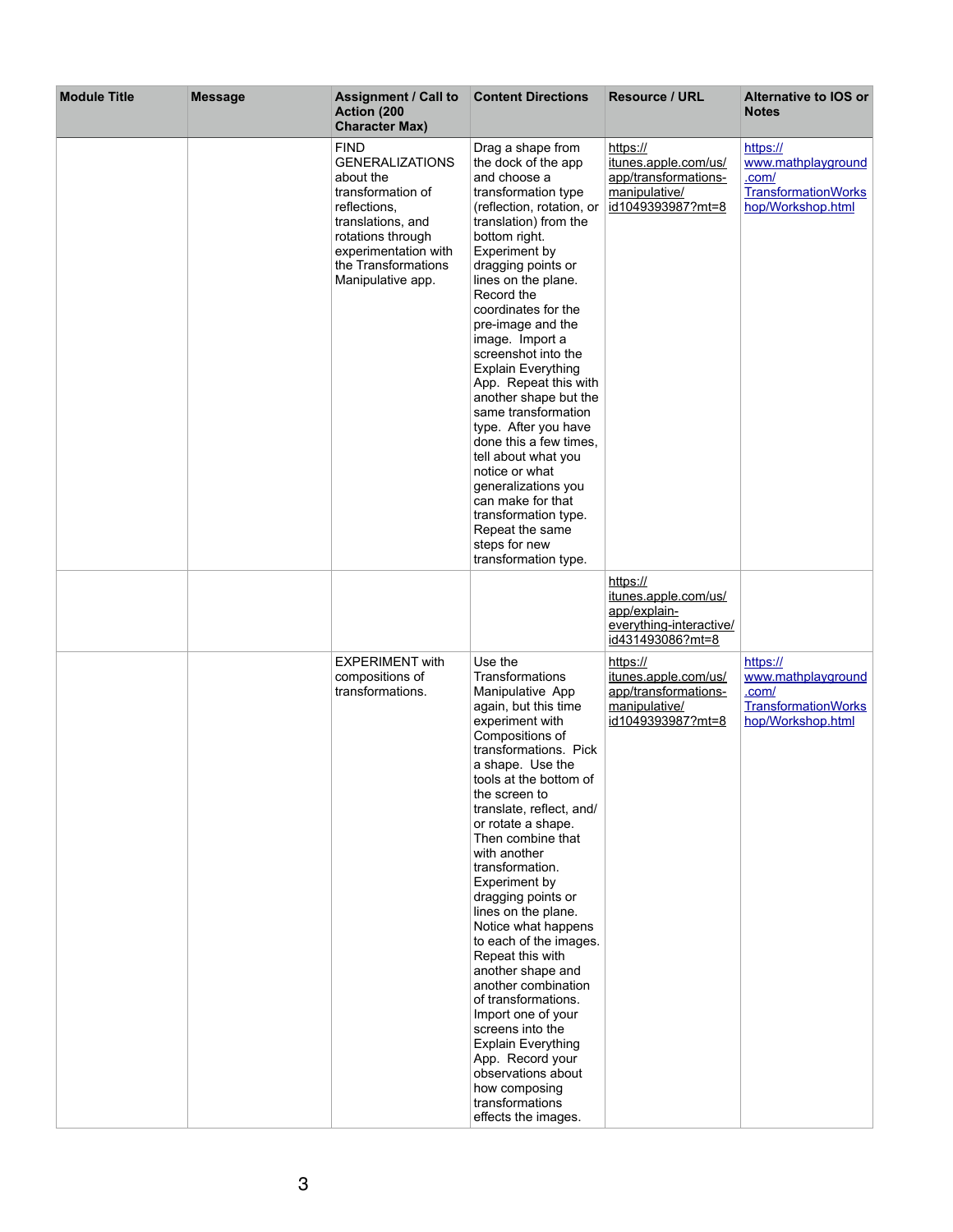| <b>Module Title</b>                                                 | <b>Message</b>                                                                             | <b>Assignment / Call to</b><br><b>Action (200)</b><br><b>Character Max)</b>                                                  | <b>Content Directions</b>                                                                                                                                                                                                                                                                                                                                                                                                                                                                                                                                                                                                                                               | <b>Resource / URL</b>                                                                                                                                            | <b>Alternative to IOS or</b><br><b>Notes</b>                                                               |
|---------------------------------------------------------------------|--------------------------------------------------------------------------------------------|------------------------------------------------------------------------------------------------------------------------------|-------------------------------------------------------------------------------------------------------------------------------------------------------------------------------------------------------------------------------------------------------------------------------------------------------------------------------------------------------------------------------------------------------------------------------------------------------------------------------------------------------------------------------------------------------------------------------------------------------------------------------------------------------------------------|------------------------------------------------------------------------------------------------------------------------------------------------------------------|------------------------------------------------------------------------------------------------------------|
|                                                                     |                                                                                            | PERFORM a<br>composition of<br>transformations.                                                                              | Now that you have<br>experimented with<br>compositions of<br>transformations, try<br>the following<br>challenge: 1. Start<br>with a rectangle,<br>parallelogram,<br>trapezoid, or another<br>regular polygon. 2.<br>use a combination of<br>reflections and/or<br>rotations to map the<br>figure directly onto<br>itself. (The pre-image<br>and final image<br>should be<br>indistinguishable.) 3.<br>Is there one rotation<br>that will do this? 4. Is<br>there a set of two<br>reflections that will do<br>this?<br>Import one of<br>your mappings into<br><b>Explain Everything</b><br>and record the series<br>of steps needed to<br>map the figure onto<br>itself. | https://<br>itunes.apple.com/us/<br>app/explain-<br>everything-interactive/<br>id431493086?mt=8                                                                  |                                                                                                            |
|                                                                     |                                                                                            | MAP a geometric<br>figure to a different<br>location in the plane<br>using a transformation.                                 | Use the options in the<br><b>Transformations App</b><br>to map given figures<br>to new locations in the<br>plane. Make sure to<br>try at least 6-8<br>questions with each of<br>the transformation<br>types, so you see a<br>variety of questions.                                                                                                                                                                                                                                                                                                                                                                                                                      | https://<br>itunes.apple.com/us/<br>app/transformations/<br>id576236897?mt=8                                                                                     | https://<br>play.google.com/<br>store/apps/details?<br>id=air.uk.co.feemaths<br>.transformations&hl=<br>en |
| <b>Congruence Through</b><br><b>Rigid</b><br><b>Transformations</b> | In this lesson, you will<br>understand congruence<br>in terms of rigid<br>transformations. | <b>EXPERIMENT WITH</b><br>the tools provided at<br>the website to<br>determine if two<br>geometric figures are<br>congruent. | If two figures are<br>congruent, then you<br>will be able to move<br>or map one directly<br>onto the other by<br>using a series of rigid<br>transformations<br>(reflections, rotations,<br>and translations).<br>Use the tools at this<br>website, to determine<br>if the given figures are<br>congruent to one<br>another.                                                                                                                                                                                                                                                                                                                                             | https://<br>www.khanacademy.or<br>g/math/geometry/<br>congruence/<br>transformations-<br>congruence/e/<br>exploring-rigid-<br>transformations-and-<br>congruence |                                                                                                            |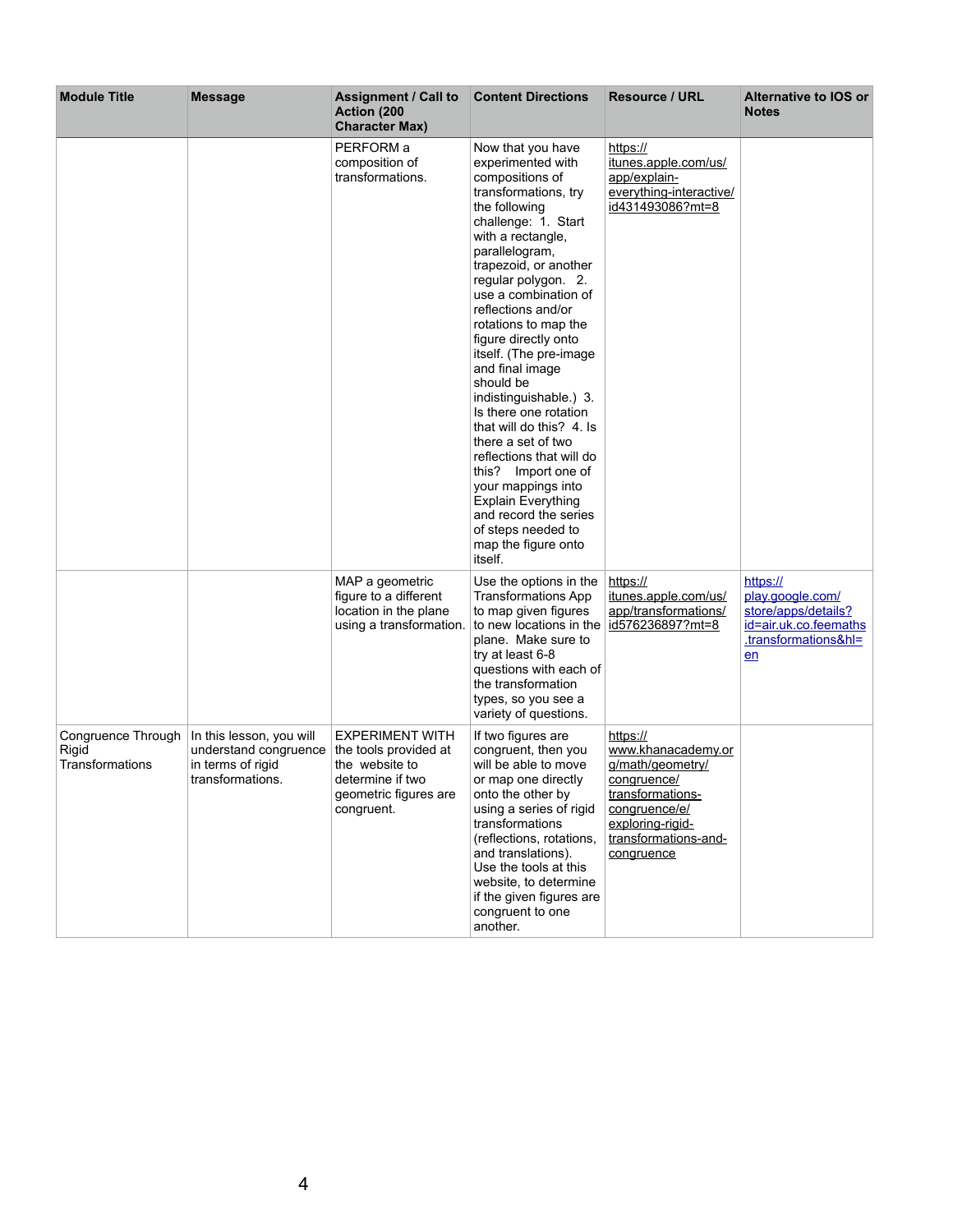| <b>Module Title</b>                       | <b>Message</b>                                           | <b>Assignment / Call to Content Directions</b><br><b>Action (200)</b><br><b>Character Max)</b> |                                                                                                                                                                                                                                                                                                                                                                                                                                                               | <b>Resource / URL</b>                                                                                                                                               | <b>Alternative to IOS or</b><br><b>Notes</b> |
|-------------------------------------------|----------------------------------------------------------|------------------------------------------------------------------------------------------------|---------------------------------------------------------------------------------------------------------------------------------------------------------------------------------------------------------------------------------------------------------------------------------------------------------------------------------------------------------------------------------------------------------------------------------------------------------------|---------------------------------------------------------------------------------------------------------------------------------------------------------------------|----------------------------------------------|
|                                           |                                                          | <b>TRANSFORM</b> figures<br>in these two separate<br>tasks to find patterns.                   | There is some new<br>notation used for<br>reflections in these<br>tasks the "r" means to<br>reflect and the script<br>letter enclosed in<br>parentheses is the<br>line over which the<br>figure is supposed to<br>be reflected. Print the<br>tasks about reflecting<br>hexagons and<br>octagons. Perform<br>the reflections in the<br>directions and notice<br>some things about the<br>resulting shape<br>patterns. What<br>generalizations can<br>you make? | http://<br>s3.amazonaws.com/<br>illustrativemathematic<br>s/attachments/<br>000/010/419/original/<br>student task 1338.pd<br>f?1462402942                           |                                              |
|                                           |                                                          |                                                                                                |                                                                                                                                                                                                                                                                                                                                                                                                                                                               | http://<br>s3.amazonaws.com/<br><i>illustrativemathematic</i><br>s/attachments/<br>000/010/418/original/<br>student task 1337.pd<br>f?1462402935                    |                                              |
|                                           |                                                          | MAP one figure onto<br>another.                                                                |                                                                                                                                                                                                                                                                                                                                                                                                                                                               | https://<br>www.khanacademy.or<br>g/math/geometry/<br>congruence/<br>transformations-<br>congruence/e/<br>defining-congruence-<br>through-rigid-<br>transformations |                                              |
| <b>Prove Geometric</b><br><b>Theorems</b> | In this lesson, you will<br>prove geometric<br>theorems. | <b>INVESTIGATE the</b><br>properties that make<br>triangles congruent.                         | Work through each<br>section of the applet<br>answering the                                                                                                                                                                                                                                                                                                                                                                                                   | http://<br>www.mathplayground.<br>com/ShapeMods/<br>ShapeMods.html<br>https://<br>www.geogebra.org/m/<br>g4MVuP5N                                                   |                                              |
|                                           |                                                          | <b>VERIFY the triangle</b><br>congruence<br>postulates.                                        | questions as you go.<br>Read through the<br>page of triangle<br>congruence<br>postulates.<br>Determine if they<br>verify what you found<br>through the previous<br>investigation.                                                                                                                                                                                                                                                                             | http://<br>www.mathsisfun.com/<br>geometry/triangles-<br>congruent-finding.html                                                                                     |                                              |
|                                           |                                                          | <b>PRACTICE</b><br>determining triangle<br>congruence.                                         | Import and solve the<br>tasks in Explain<br>Everything.                                                                                                                                                                                                                                                                                                                                                                                                       | http://<br>s3.amazonaws.com/<br>illustrativemathematic<br>s/attachments/<br>000/009/666/original/<br>student task 33.pdf?<br>1462398387                             |                                              |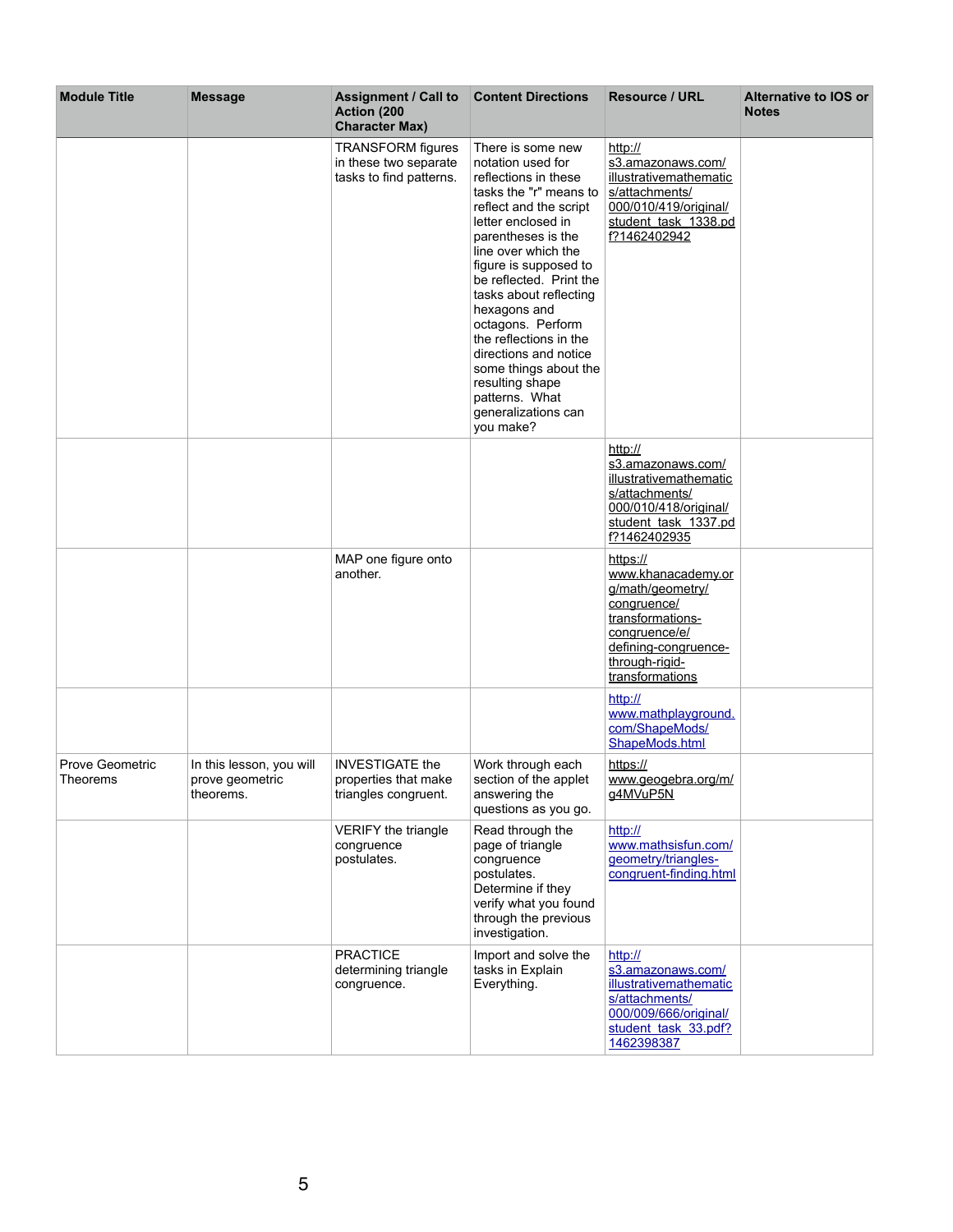| <b>Module Title</b>       | <b>Message</b>                                               | <b>Assignment / Call to Content Directions</b><br><b>Action (200)</b><br><b>Character Max)</b> |                                                                                                     | <b>Resource / URL</b>                                                                                                                           | <b>Alternative to IOS or</b><br><b>Notes</b>                                                                                                                              |
|---------------------------|--------------------------------------------------------------|------------------------------------------------------------------------------------------------|-----------------------------------------------------------------------------------------------------|-------------------------------------------------------------------------------------------------------------------------------------------------|---------------------------------------------------------------------------------------------------------------------------------------------------------------------------|
|                           |                                                              |                                                                                                |                                                                                                     | http://<br>s3.amazonaws.com/<br><b>illustrativemathematic</b><br>s/attachments/<br>000/009/851/original/<br>student task 340.pdf<br>?1462399483 |                                                                                                                                                                           |
| Geometric<br>Construction | In this lesson, you will<br>make geometric<br>constructions. | <b>LEARN</b> about and<br><b>PRACTICE line</b><br>constructions                                | Click on the Line<br>option. Watch the<br>demonstration for<br>each option and then<br>practice it. | https://<br>itunes.apple.com/us/<br>app/geometry-<br>constructions-tutor/<br>id658504973?mt=8                                                   | https://<br>play.google.com/<br>store/apps/details?<br>id=air.rulercompass&<br>$h$ = $en -$ Explore how<br>to use the tools and<br>watch how to do<br>basic constructions |
|                           |                                                              |                                                                                                |                                                                                                     |                                                                                                                                                 |                                                                                                                                                                           |
|                           |                                                              |                                                                                                |                                                                                                     |                                                                                                                                                 |                                                                                                                                                                           |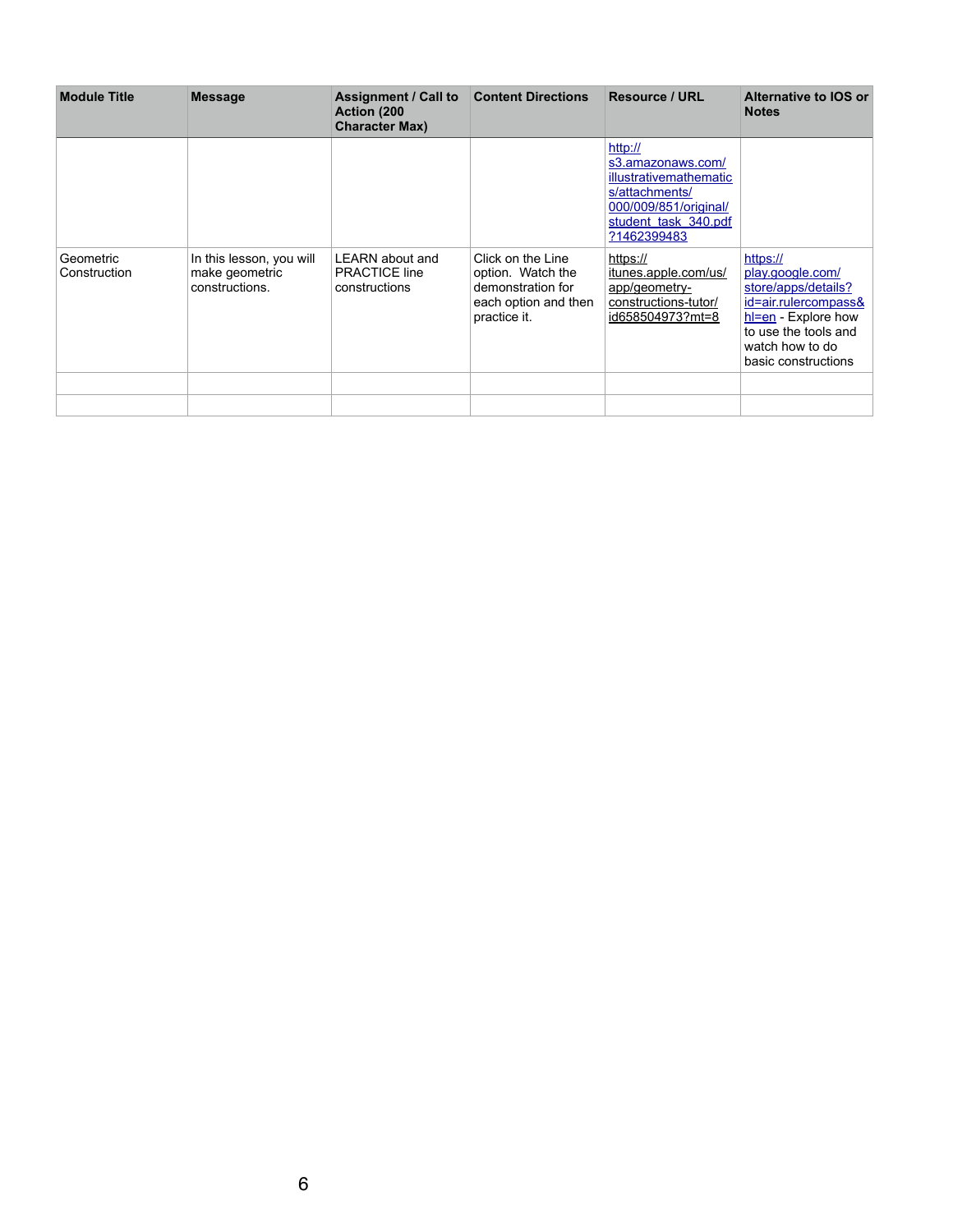|                                      |                                                                                                             |                                                                                                                                                                                                                                                                                                                                                                                                                                                                                                            | Similarity, Proof, and Trigonometry                                                     |                                                                                                                                                 |                                                                                                                                                                                                                              |
|--------------------------------------|-------------------------------------------------------------------------------------------------------------|------------------------------------------------------------------------------------------------------------------------------------------------------------------------------------------------------------------------------------------------------------------------------------------------------------------------------------------------------------------------------------------------------------------------------------------------------------------------------------------------------------|-----------------------------------------------------------------------------------------|-------------------------------------------------------------------------------------------------------------------------------------------------|------------------------------------------------------------------------------------------------------------------------------------------------------------------------------------------------------------------------------|
| <b>Module Title</b>                  | <b>Message</b>                                                                                              | <b>Assignment / Call to</b><br><b>Action (200 Character)</b><br>Max)                                                                                                                                                                                                                                                                                                                                                                                                                                       | <b>Content Directions</b>                                                               | <b>Resource / URL</b>                                                                                                                           | <b>Alternative to IOS</b><br>or Notes                                                                                                                                                                                        |
| <b>Grade Level</b><br>Summary        | circles and probability.                                                                                    | The purpose of the course is to formalize, deepen and extend students' geometric and<br>algebraic experiences. Students will continue their work with similarity and congruence.<br>Students explore more complex geometric concepts, and relationships, including: formal<br>mathematical arguments, transformations, the coordinate system, right triangle trigonometry,                                                                                                                                 |                                                                                         |                                                                                                                                                 |                                                                                                                                                                                                                              |
| <b>Module Title</b>                  |                                                                                                             | Module 2: Similarity, Proof, and Trigonometry                                                                                                                                                                                                                                                                                                                                                                                                                                                              |                                                                                         |                                                                                                                                                 |                                                                                                                                                                                                                              |
| <b>Module Overview</b>               | triangles and the Pythagorean Theorem.                                                                      | Students apply their earlier experience with dilations and proportional reasoning to build a<br>formal understanding of similarity. Students apply geometric concepts including: shapes, their<br>measure, properties, and volume in describing objects and modeling situations. They identify<br>criteria for similarity of triangles, use similarity to solve problems, and apply similarity in right<br>triangles to understand right triangle trigonometry, with particular attention to special right |                                                                                         |                                                                                                                                                 |                                                                                                                                                                                                                              |
|                                      | CC.2.3.HS.A.5<br>CC.2.3.HS.A.6<br>CC.2.3.HS.A.7                                                             | Create justifications based on transformations to establish similarity of plane figures.<br>Verify and apply theorems involving similarity as they relate to plane figures.<br>Apply trigonometric ratios to solve problems involving right triangles.                                                                                                                                                                                                                                                     |                                                                                         |                                                                                                                                                 |                                                                                                                                                                                                                              |
|                                      |                                                                                                             |                                                                                                                                                                                                                                                                                                                                                                                                                                                                                                            |                                                                                         |                                                                                                                                                 |                                                                                                                                                                                                                              |
| Similarity<br><b>Transformations</b> | In this lesson, you<br>will understand<br>similarity in terms of<br>similarity<br>transformations.          | <b>LEARN</b> about similarity<br>of triangles and<br><b>PRACTICE creating</b><br>similar figures through<br>transformations.                                                                                                                                                                                                                                                                                                                                                                               | Read and engage in<br>all activities in chapter<br>3: What make two<br>figures similar? | https://<br>itunes.apple.com/us/<br>book/similarity/<br>id879835608?mt=11                                                                       | https://<br>www.khanacademy.o<br>rg/math/geometry/hs-<br>geo-similarity/hs-<br>geo-similarity-<br>definitions/v/testing-<br>similarity-through-<br>transformations -<br>Work through all<br>videos and practice<br>exercises |
|                                      |                                                                                                             | <b>LEARN how dilations</b><br>relate to similarity.                                                                                                                                                                                                                                                                                                                                                                                                                                                        | Read and engage in<br>all activities in chapter<br>7: Dilations and<br>Similarity.      | https://<br>itunes.apple.com/us/<br>book/similarity/<br>id879835608?mt=11                                                                       |                                                                                                                                                                                                                              |
|                                      |                                                                                                             | <b>DETERMINE if two</b><br>triangles are similar<br>using transformations.                                                                                                                                                                                                                                                                                                                                                                                                                                 | Import the task into<br><b>Explain Everything</b><br>and solve them.                    | http://<br>s3.amazonaws.com/<br><b>illustrativemathemati</b><br>cs/attachments/<br>000/010/033/original/<br>student_task_603.pd<br>f?1462400580 |                                                                                                                                                                                                                              |
| Theorems Involving<br>Similarity     | In this lesson, you<br>will prove theorems<br>involving similarity.                                         | <b>LEARN about theorems</b><br>for similarity.                                                                                                                                                                                                                                                                                                                                                                                                                                                             | Read and engage in<br>all activites in chapter<br>4: Triangle Similarity<br>Theorems.   | https://<br>itunes.apple.com/us/<br>book/similarity/<br>id879835608?mt=11                                                                       | https://<br>www.khanacademy.o<br>rg/math/geometry/hs-<br>geo-similarity/hs-<br>geo-triangle-<br>similarity-intro/v/<br>similar-triangle-<br>basics - Work<br>through all videos<br>and practice<br>exercises                 |
|                                      |                                                                                                             | <b>EXPERIMENT</b> with an<br>online applet to prove<br>Angle-Angle Similarity.                                                                                                                                                                                                                                                                                                                                                                                                                             |                                                                                         | https://<br>www.geogebra.org/<br>student/mdYDd4ybH                                                                                              |                                                                                                                                                                                                                              |
| <b>Similar Triangles</b>             | In this lesson, you<br>will identify similar<br>triangles and use<br>their properties to<br>SOLVE problems. | <b>PROVE triangles are</b><br>similar.                                                                                                                                                                                                                                                                                                                                                                                                                                                                     | Import the task into<br><b>Explain Everything</b><br>and solve them.                    | http://<br>s3.amazonaws.com/<br>illustrativemathemati<br>cs/attachments/<br>000/010/299/original/<br>student task 1095.p<br>df?1462402190       |                                                                                                                                                                                                                              |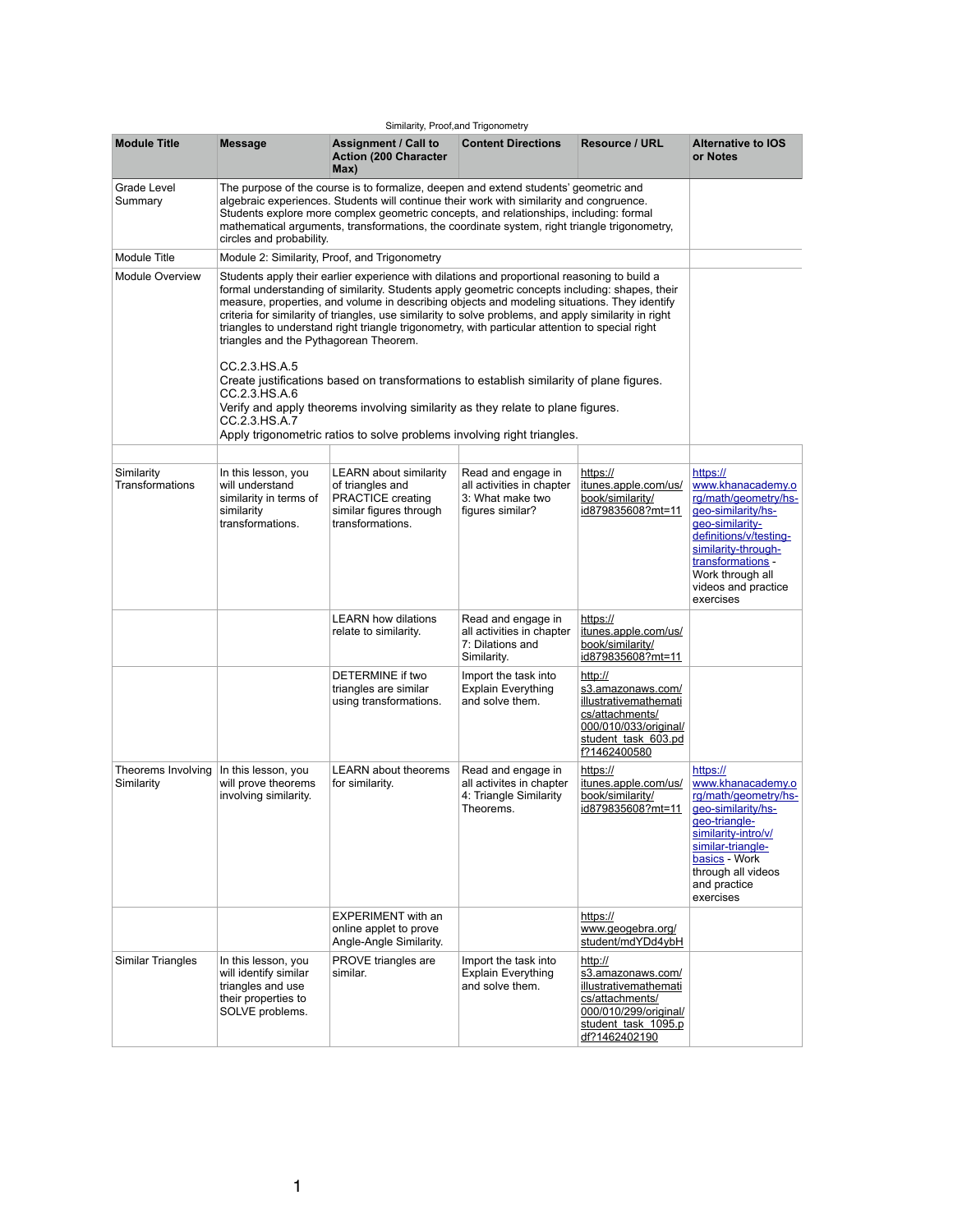| <b>Module Title</b>     | <b>Message</b>                                                                                                    | <b>Assignment / Call to</b><br><b>Action (200 Character)</b><br>Max)                                      | <b>Content Directions</b>                                            | <b>Resource / URL</b>                                                                                                                                                                          | <b>Alternative to IOS</b><br>or Notes |
|-------------------------|-------------------------------------------------------------------------------------------------------------------|-----------------------------------------------------------------------------------------------------------|----------------------------------------------------------------------|------------------------------------------------------------------------------------------------------------------------------------------------------------------------------------------------|---------------------------------------|
|                         |                                                                                                                   | <b>PROVE</b> the<br>Pythagorean Theorem<br>using similar triangles.                                       | Import the task into<br><b>Explain Everything</b><br>and solve them. | http://<br>s3.amazonaws.com/<br>illustrativemathemati<br>cs/attachments/<br>000/010/537/original/<br>student task 1568.p<br>df?1462403672                                                      |                                       |
|                         |                                                                                                                   | APPLY understanding of<br>similarity and<br>congruence to solve a<br>real world problem.                  | Import the task into<br>explain everything and<br>solve it.          | http://<br>s3.amazonaws.com/<br><b>illustrativemathemati</b><br>cs/attachments/<br>000/010/075/original/<br>student task 651.pd<br>f?1462400833                                                |                                       |
|                         |                                                                                                                   |                                                                                                           |                                                                      | http://<br>s3.amazonaws.com/<br><b>illustrativemathemati</b><br>cs/attachments/<br>000/010/540/original/<br>student task 1572.p<br>df?1462403690                                               |                                       |
|                         |                                                                                                                   |                                                                                                           |                                                                      | http://<br>s3.amazonaws.com/<br>illustrativemathemati<br>cs/attachments/<br>000/010/196/original/<br>student task 916.pd<br>f?1462401561                                                       |                                       |
| Trigonometric<br>Ratios | In this lesson, you<br>will define<br>trigonometric ratios<br>and solve problems<br>involving right<br>triangles. | <b>DERIVE</b> the<br>trigonometric ratios<br>through use of similar<br>triangles.                         | Import the task into<br>explain everything and<br>solve it.          | http://<br>s3.amazonaws.com/<br><b>illustrativemathemati</b><br>cs/attachments/<br>000/010/566/original/<br>student task 1635.p<br>df?1462403844                                               |                                       |
|                         |                                                                                                                   | <b>VERIFY</b> how the<br>trigonometric ratios are<br>derived from triangles<br>similarity considerations. |                                                                      | https://<br>www.khanacademy.o<br>rg/math/geometry-<br>home/geometry/right-<br>triangles-topic/trig-<br>ratios-similarity-geo/<br>v/similarity-to-define-<br>sine-cosine-and-<br><u>tangent</u> |                                       |
|                         |                                                                                                                   | <b>REVIEW the</b><br>Pythagorean Theorem.                                                                 | Engage in all<br>components of the<br>app.                           | https://<br>www.brainingcamp.c<br>om/content/<br>pythagorean-<br>theorem/                                                                                                                      |                                       |
|                         |                                                                                                                   | SOLVE problems<br>involving right triangles.                                                              | Import the tasks in<br><b>Explain Everything</b><br>and solve.       | http://<br>s3.amazonaws.com/<br>illustrativemathemati<br>cs/attachments/<br>000/010/251/original/<br>student task 1002.p<br>df?1462401890                                                      |                                       |
|                         |                                                                                                                   |                                                                                                           |                                                                      | http://<br>s3.amazonaws.com/<br>illustrativemathemati<br>cs/attachments/<br>000/010/414/original/<br>student task 1322.p<br>df?1462402911                                                      |                                       |
|                         |                                                                                                                   |                                                                                                           |                                                                      | http://<br>s3.amazonaws.com/<br><b>illustrativemathemati</b><br>cs/attachments/<br>000/010/414/original/<br>student task 1322.p<br>df?1462402911                                               |                                       |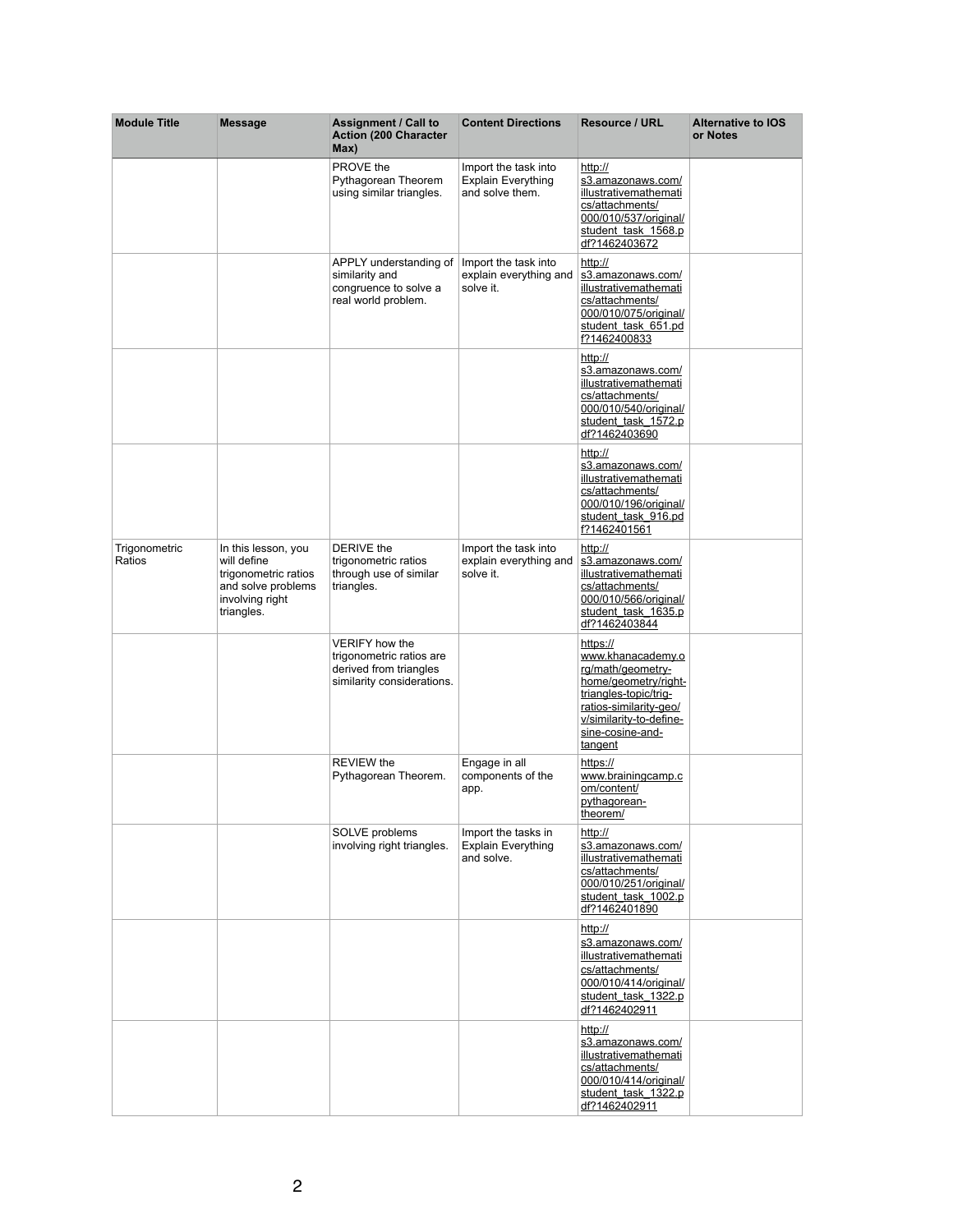| <b>Module Title</b>        | <b>Message</b>                                                                     | <b>Assignment / Call to</b><br><b>Action (200 Character)</b><br>Max) | <b>Content Directions</b>                                      | <b>Resource / URL</b>                                                                                                                     | <b>Alternative to IOS</b><br>or Notes |
|----------------------------|------------------------------------------------------------------------------------|----------------------------------------------------------------------|----------------------------------------------------------------|-------------------------------------------------------------------------------------------------------------------------------------------|---------------------------------------|
| <b>Modeling Situations</b> | In this lesson, you<br>will apply geometric<br>concepts in modeling<br>situations. | <b>MODEL</b> the<br>mathematical situations<br>using geometry.       | Import the tasks in<br><b>Explain Everything</b><br>and solve. | http://<br>s3.amazonaws.com/<br>illustrativemathemati<br>cs/attachments/<br>000/010/569/original/<br>student task 1638.p<br>df?1462403861 |                                       |
|                            |                                                                                    |                                                                      |                                                                | http://<br>s3.amazonaws.com/<br>illustrativemathemati<br>cs/attachments/<br>000/010/410/original/<br>student task 1316.p<br>df?1462402887 |                                       |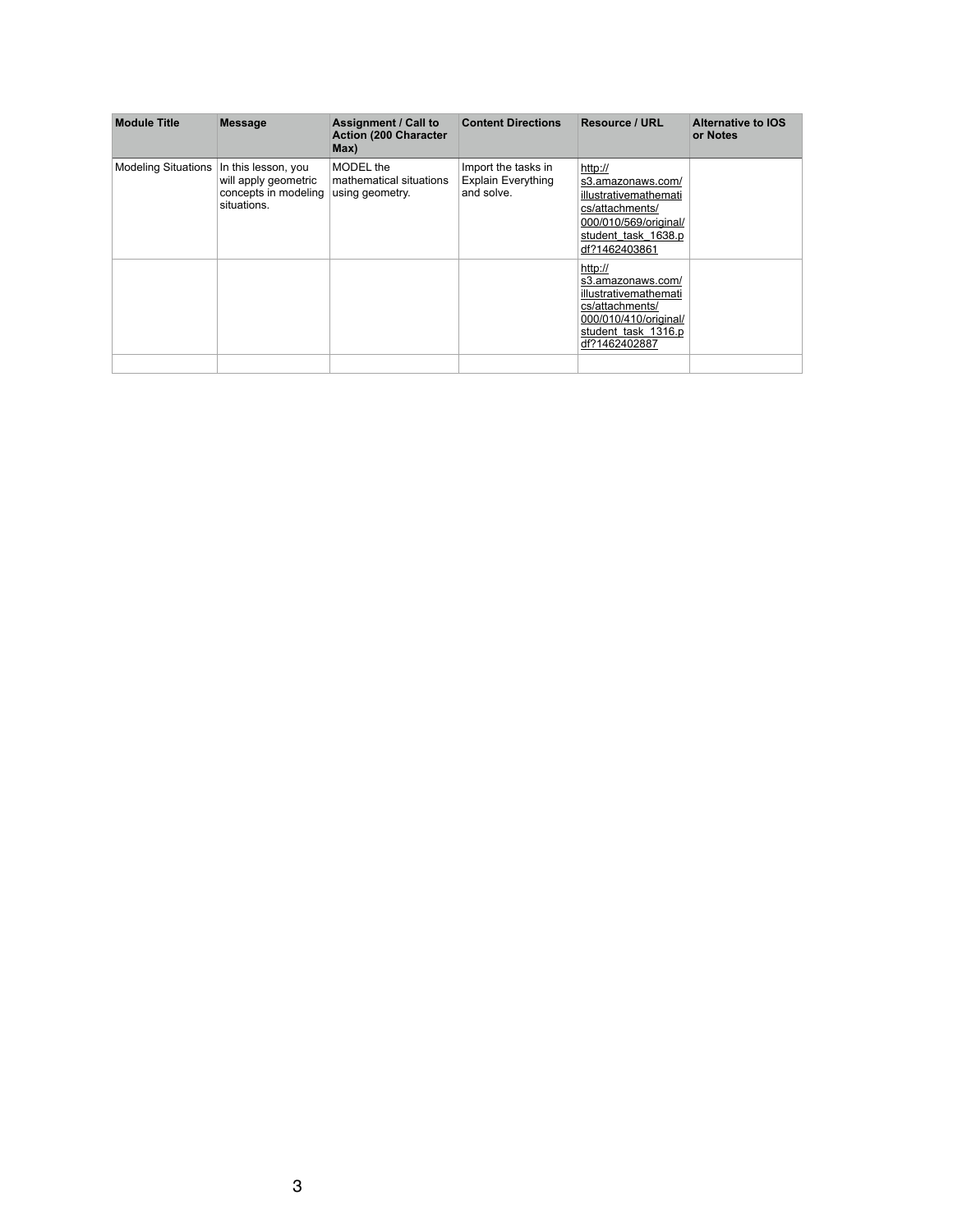|                               |                                                                                                                                                                                                                                                                                                                                                                                           | <b>Extending to Three Dimensions</b>                                |                           |                                                                                                                                                                                                                                                                                                    |
|-------------------------------|-------------------------------------------------------------------------------------------------------------------------------------------------------------------------------------------------------------------------------------------------------------------------------------------------------------------------------------------------------------------------------------------|---------------------------------------------------------------------|---------------------------|----------------------------------------------------------------------------------------------------------------------------------------------------------------------------------------------------------------------------------------------------------------------------------------------------|
| <b>Module Title</b>           | <b>Message</b>                                                                                                                                                                                                                                                                                                                                                                            | <b>Assignment / Call</b><br>to Action (200<br><b>Character Max)</b> | <b>Content Directions</b> | <b>Resource / URL</b>                                                                                                                                                                                                                                                                              |
| <b>Grade Level</b><br>Summary | transformations, the coordinate system, right triangle trigonometry, circles and probability.                                                                                                                                                                                                                                                                                             |                                                                     |                           | The purpose of the course is to formalize, deepen and extend students' geometric and algebraic<br>experiences. Students will continue their work with similarity and congruence. Students explore<br>more complex geometric concepts, and relationships, including: formal mathematical arguments, |
| <b>Module Title</b>           | Module 3: Extending to Three Dimensions                                                                                                                                                                                                                                                                                                                                                   |                                                                     |                           |                                                                                                                                                                                                                                                                                                    |
| <b>Module Overview</b>        | area) to create an understanding of three-dimensional objects, to include the derivation of<br>volume and surface area formulas. In this module, dimensional analysis of volume and surface<br>sections of three-dimensional objects are related to two-dimensional objects. Additionally,<br>students apply their knowledge of three-dimensional objects to model real-world situations. |                                                                     |                           | Students will use their experience with two-dimensional objects (formulas for circumference and<br>area when affected by a scale factor is also included. Students develop the concept of how cross                                                                                                |
|                               | CC.2.3.HS.A.12<br>Explain volume formulas and use them to solve problems.<br>CC.2.3.HS.A.13<br>Analyze relationships between two-dimensional and three-dimensional objects.<br>CC.2.3.HS.A.14<br>Apply geometric concepts to model and solve real world problems.                                                                                                                         |                                                                     |                           |                                                                                                                                                                                                                                                                                                    |
| Volume                        |                                                                                                                                                                                                                                                                                                                                                                                           | <b>EXPLAIN the</b>                                                  |                           |                                                                                                                                                                                                                                                                                                    |
|                               | In this lesson, you will<br>explain volume<br>formulas and use them<br>to solve problems.                                                                                                                                                                                                                                                                                                 | formula for area of a<br>circle.                                    |                           | http://<br>s3.amazonaws.com/<br>illustrativemathematics/<br>attachments/<br>000/010/536/original/<br>student task 1567.pdf?<br>1462403666                                                                                                                                                          |
|                               |                                                                                                                                                                                                                                                                                                                                                                                           | <b>EXPLAIN the</b><br>formula for<br>circumference of a<br>circle.  |                           | http://<br>s3.amazonaws.com/<br>illustrativemathematics/<br>attachments/<br>000/010/535/original/<br>student task_1565.pdf?<br>1462403660                                                                                                                                                          |
|                               |                                                                                                                                                                                                                                                                                                                                                                                           | <b>EXPLAIN the</b><br>formulas for volumes<br>of prisms             |                           | http://<br>s3.amazonaws.com/<br>illustrativemathematics/<br>attachments/<br>000/010/679/original/<br>student task 1918.pdf?<br>1462404532                                                                                                                                                          |
|                               |                                                                                                                                                                                                                                                                                                                                                                                           | <b>EXPLAIN the</b><br>formulas for volume<br>of special pyramids    |                           | http://<br>s3.amazonaws.com/<br>illustrativemathematics/<br>attachments/<br>000/010/681/original/<br>student task 1920.pdf?<br>1462404544                                                                                                                                                          |
|                               |                                                                                                                                                                                                                                                                                                                                                                                           | <b>UNDERSTAND the</b><br>formula for the<br>volume of a sphere      |                           | https://<br>www.geogebra.org/m/<br>a9jQQQFz?doneurl=<br>%2Fsearch%2Fperform<br>%2Fsearch%2Fvolume<br>%2Fmaterials%2F<br>%2Fagefrom<br>%2F10%2Fageto%2F19                                                                                                                                           |
|                               |                                                                                                                                                                                                                                                                                                                                                                                           | SOLVE a problem<br>involving volume.                                |                           | http://map.mathshell.org/<br>download.php?fileid=756                                                                                                                                                                                                                                               |
|                               |                                                                                                                                                                                                                                                                                                                                                                                           | SOLVE a problem<br>involving volume.                                |                           | http://map.mathshell.org/<br>download.php?fileid=770                                                                                                                                                                                                                                               |
|                               |                                                                                                                                                                                                                                                                                                                                                                                           | SOLVE a problem<br>involving volume.                                |                           | http://map.mathshell.org/<br>download.php?fileid=828                                                                                                                                                                                                                                               |
|                               |                                                                                                                                                                                                                                                                                                                                                                                           | SOLVE a problem<br>involving volume.                                |                           | http://<br>s3.amazonaws.com/<br>illustrativemathematics/<br>attachments/<br>000/009/970/original/<br>student task 514.pdf?<br>1462400200                                                                                                                                                           |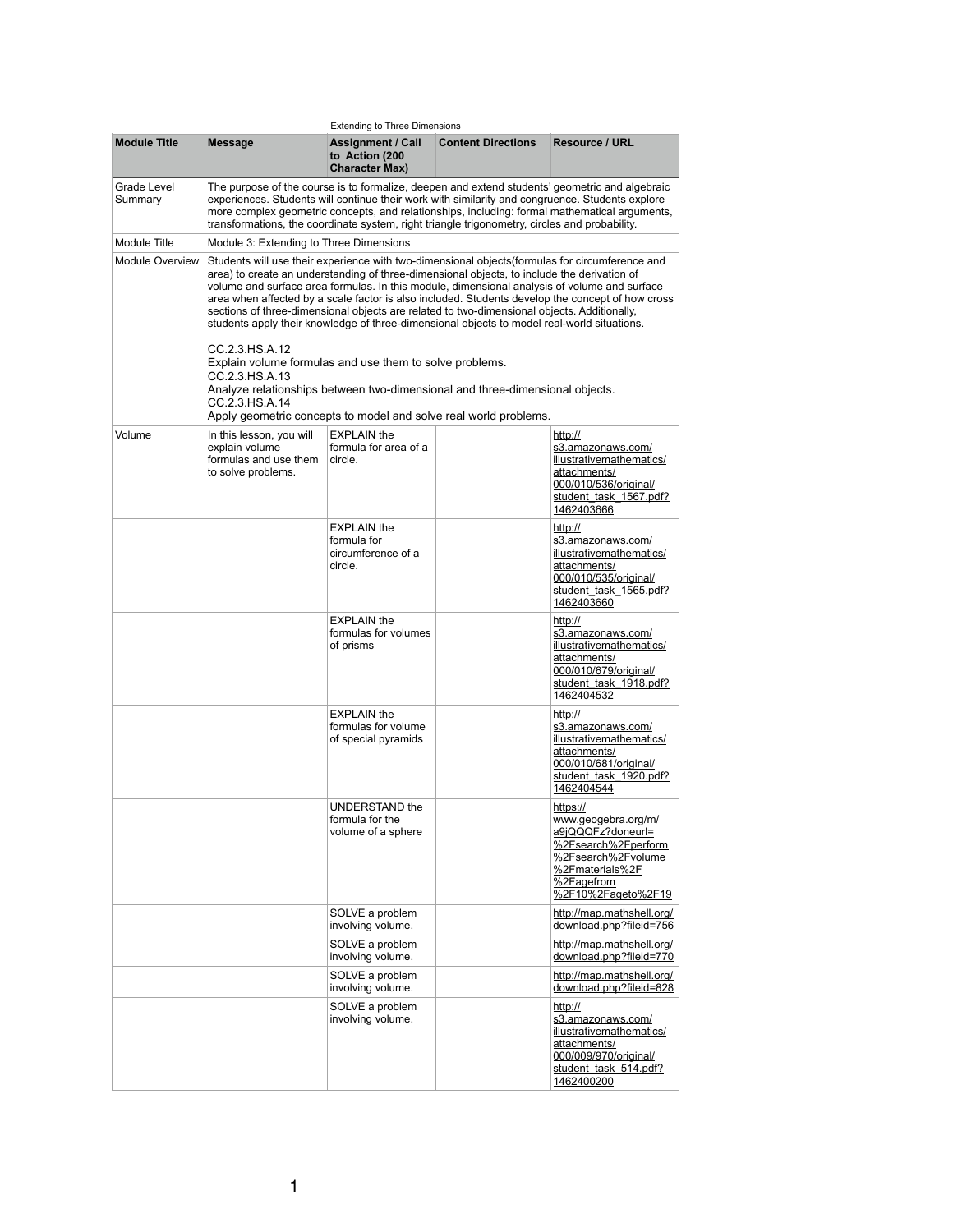| <b>Module Title</b>                                  | <b>Message</b>                                                                                   | <b>Assignment / Call</b><br>to Action (200<br><b>Character Max)</b>             | <b>Content Directions</b>                                                                                                                                                                                                                                | <b>Resource / URL</b>                                                                                                                     |
|------------------------------------------------------|--------------------------------------------------------------------------------------------------|---------------------------------------------------------------------------------|----------------------------------------------------------------------------------------------------------------------------------------------------------------------------------------------------------------------------------------------------------|-------------------------------------------------------------------------------------------------------------------------------------------|
|                                                      |                                                                                                  | SOLVE a problem<br>involving volume.                                            |                                                                                                                                                                                                                                                          | http://<br>s3.amazonaws.com/<br>illustrativemathematics/<br>attachments/<br>000/009/976/original/<br>student task 527.pdf?<br>1462400236  |
|                                                      |                                                                                                  | SOLVE a problem<br>involving volume.                                            |                                                                                                                                                                                                                                                          | http://<br>s3.amazonaws.com/<br>illustrativemathematics/<br>attachments/<br>000/010/664/original/<br>student task 1899.pdf?<br>1462404433 |
|                                                      |                                                                                                  | SOLVE a problem<br>involving volume.                                            |                                                                                                                                                                                                                                                          | https://<br>www.illustrativemathema<br>tics.org/content-<br>standards/HSG/GMD/A/<br>3/tasks/1688                                          |
| <b>Relationships</b><br>Between 2D and<br>3D Objects | In this lesson, you will<br>visualize and analyze<br>relationships between<br>2D and 3D objects. | <b>VISUALIZE</b><br>relationships between 2<br>D and 3D figures                 |                                                                                                                                                                                                                                                          | https://<br>www.khanacademy.org/<br>math/geometry/basic-<br>geometry/cross-sections/<br>v/vertical-slice-of-<br>rectangular-pyramid       |
|                                                      |                                                                                                  |                                                                                 |                                                                                                                                                                                                                                                          | https://<br>www.khanacademy.org/<br>math/geometry/basic-<br>geometry/cross-sections/<br>v/ways-to-cut-a-cube                              |
|                                                      |                                                                                                  | PRACTICE finding the<br>cross section of 3D<br>objects                          |                                                                                                                                                                                                                                                          | https://<br>www.khanacademy.org/<br>math/geometry/basic-<br>geometry/cross-sections/<br>e/slicing-3d-figures                              |
|                                                      |                                                                                                  |                                                                                 |                                                                                                                                                                                                                                                          | https://<br>www.khanacademy.org/<br>math/geometry/basic-<br>geometry/cross-sections/<br>e/cross-sections-of-3d-<br><u>shapes</u>          |
|                                                      |                                                                                                  | <b>VISUALIZE</b><br>relationships<br>between 2D and 3D<br>figures               | Download a copy of<br>the sheet entitled<br>"Cross Section Flyer<br>Exploration<br>Questions" from the<br>Learner tab and<br>import into Explain<br>Everything. Use the<br><b>Cross Section Flyer</b><br>Activity applet to<br>complete the<br>worksheet | http://www.shodor.org/<br>interactivate/activities/<br><b>CrossSectionFlyer/</b>                                                          |
|                                                      |                                                                                                  | <b>PRACTICE finding</b><br>the cross section of<br>3D objects                   |                                                                                                                                                                                                                                                          | http://<br>s3.amazonaws.com/<br>illustrativemathematics/<br>attachments/<br>000/009/969/original/<br>student task 512.pdf?<br>1462400194  |
|                                                      |                                                                                                  | <b>APPLY your learning</b><br>to a real world<br>situation about 3D<br>printing | Import the handout<br>into Explain<br>Everything to<br>complete                                                                                                                                                                                          | 3D printing packet                                                                                                                        |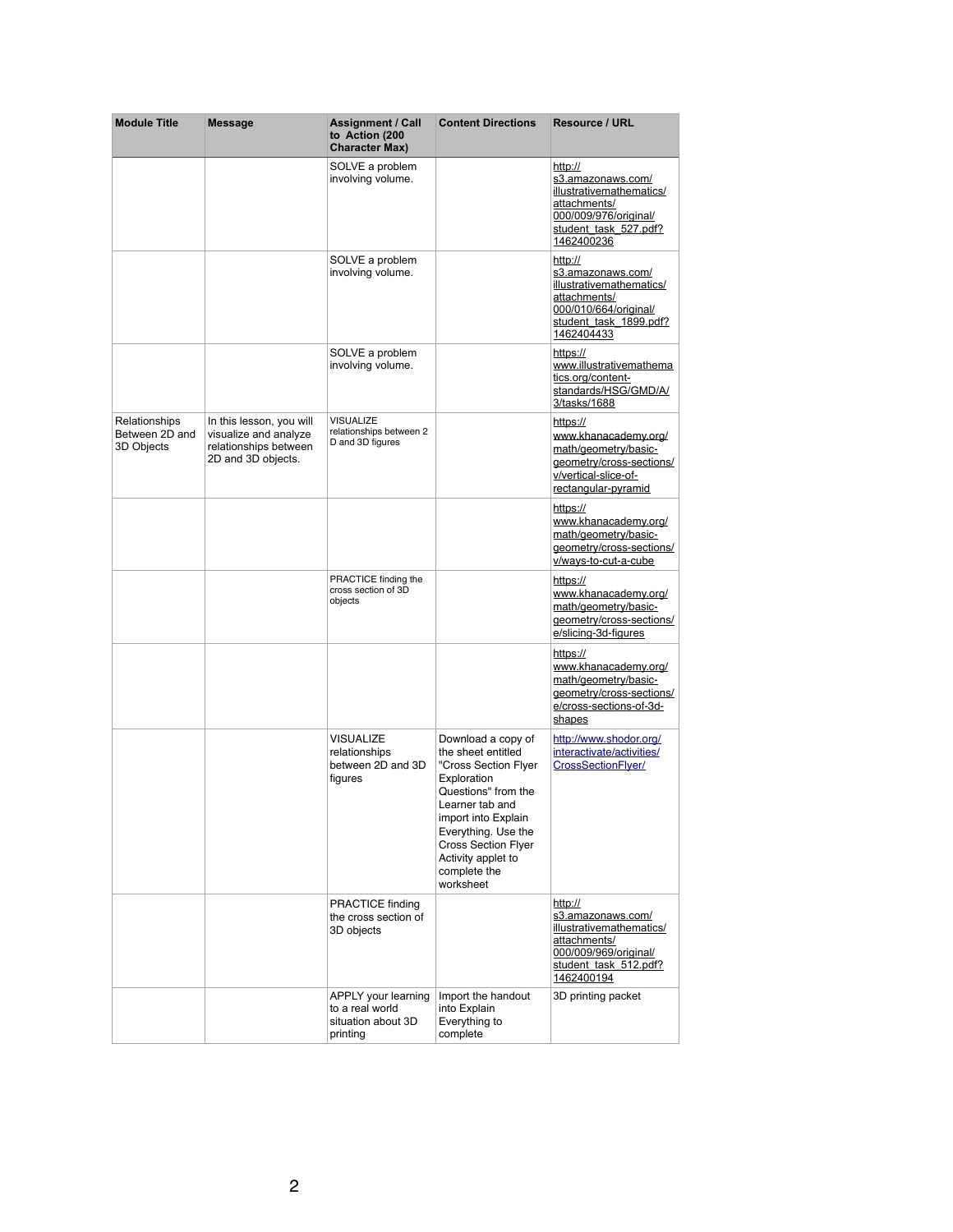| <b>Module Title</b> | <b>Message</b> | <b>Assignment / Call</b><br>to Action (200<br><b>Character Max)</b> | <b>Content Directions</b> | <b>Resource / URL</b>                                                                                                             |
|---------------------|----------------|---------------------------------------------------------------------|---------------------------|-----------------------------------------------------------------------------------------------------------------------------------|
|                     |                | <b>VISUALIZE forming</b><br>a 3D shape from<br>rotating a 2D shape  |                           | https://<br>www.khanacademy.org/<br>math/geometry/basic-<br>geometry/cross-sections/<br>v/rotating-2d-shapes-<br>$in-3d$          |
|                     |                | <b>PRACTICE forming</b><br>a 3D shape from<br>rotating a 2D shape   |                           | https://<br>www.khanacademy.org/<br>math/geometry/basic-<br>geometry/cross-sections/<br>e/rotate-2d-shapes-to-<br>make-3d-objects |
|                     |                |                                                                     |                           |                                                                                                                                   |
|                     |                |                                                                     |                           |                                                                                                                                   |
|                     |                |                                                                     |                           |                                                                                                                                   |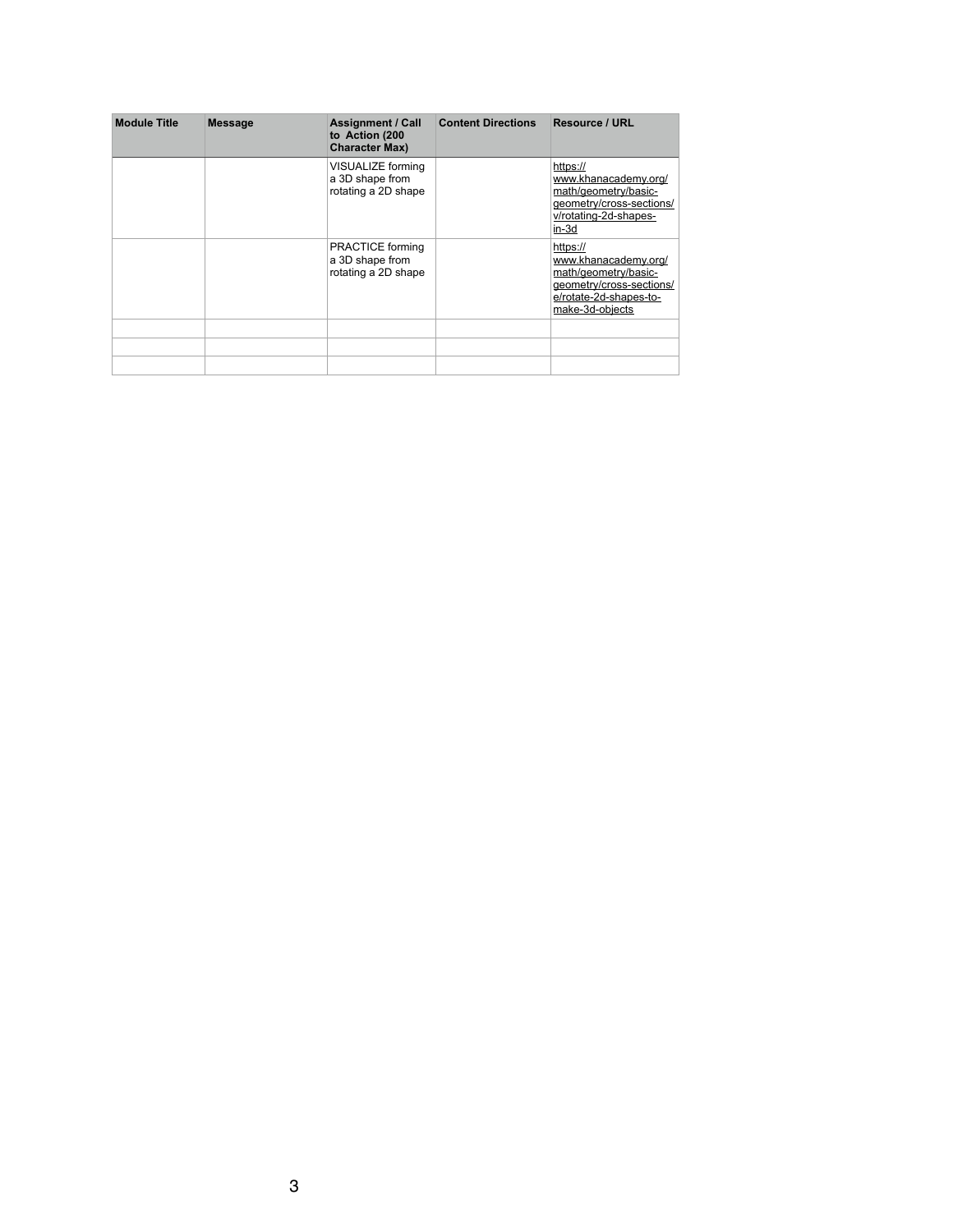|                                                            | Connecting Algebra and Geometry Through Coordinates                                                                                                                                                                                                                                                                                                                                                    |                                                                                         |                                                         |                                                                                                                                                                                              |                                              |  |
|------------------------------------------------------------|--------------------------------------------------------------------------------------------------------------------------------------------------------------------------------------------------------------------------------------------------------------------------------------------------------------------------------------------------------------------------------------------------------|-----------------------------------------------------------------------------------------|---------------------------------------------------------|----------------------------------------------------------------------------------------------------------------------------------------------------------------------------------------------|----------------------------------------------|--|
| <b>Module Title</b>                                        | <b>Message</b>                                                                                                                                                                                                                                                                                                                                                                                         | <b>Assignment / Call to Content Directions</b><br><b>Action (200 Character)</b><br>Max) |                                                         | <b>Resource / URL</b>                                                                                                                                                                        | <b>Alternative to IOS or</b><br><b>Notes</b> |  |
| <b>Grade Level</b><br>Summary                              | The purpose of the course is to formalize, deepen and extend students' geometric and<br>algebraic experiences. Students will continue their work with similarity and congruence.<br>Students explore more complex geometric concepts, and relationships, including: formal<br>mathematical arguments, transformations, the coordinate system, right triangle trigonometry,<br>circles and probability. |                                                                                         |                                                         |                                                                                                                                                                                              |                                              |  |
| <b>Module Title</b>                                        |                                                                                                                                                                                                                                                                                                                                                                                                        | Module 4: Connecting Algebra and Geometry Through Coordinates                           |                                                         |                                                                                                                                                                                              |                                              |  |
| <b>Module Overview</b>                                     | Students use the concepts of slope, midpoint, and distance to prove geometric relationships on<br>the coordinate plane. Students continue their study of quadratics by connecting the geometric<br>and algebraic definitions of the parabola.<br>CC.2.3.HS.A.11<br>Apply coordinate geometry to prove simple geometric theorems algebraically.                                                         |                                                                                         |                                                         |                                                                                                                                                                                              |                                              |  |
|                                                            |                                                                                                                                                                                                                                                                                                                                                                                                        |                                                                                         |                                                         |                                                                                                                                                                                              |                                              |  |
| <b>Prove Geometric</b><br><b>Theorems</b><br>Algebraically | In this lesson, you will<br>use coordinates to<br>prove simple<br>geometric theorems<br>algebraically                                                                                                                                                                                                                                                                                                  | <b>LEARN</b> about finding<br>the midpoint of a line<br>segment.                        |                                                         | https://<br>www.khanacademy.or<br>g/math/geometry/<br>analytic-geometry-<br>topic/distance-and-<br>midpoints/v/midpoint-<br>formula                                                          |                                              |  |
|                                                            |                                                                                                                                                                                                                                                                                                                                                                                                        | PRACTICE finding the<br>midpoint of a line<br>segment.                                  |                                                         | https://<br>www.khanacademy.or<br>g/math/geometry/<br>analytic-geometry-<br>topic/distance-and-<br>midpoints/e/<br>midpoint formula                                                          |                                              |  |
|                                                            |                                                                                                                                                                                                                                                                                                                                                                                                        | DERIVE the midpoint<br>formula.                                                         |                                                         | https://<br>www.khanacademy.or<br>g/math/geometry/<br>analytic-geometry-<br>topic/distance-and-<br>midpoints/e/<br>midpoint formula                                                          |                                              |  |
|                                                            |                                                                                                                                                                                                                                                                                                                                                                                                        | PROVE a conjecture<br>about a quadrilateral<br>using the Geogebra<br>app                | Follow the task<br>directions using the<br>Geogebra app | http://<br>s3.amazonaws.com/<br>illustrativemathematic<br>s/attachments/<br>000/010/035/original/<br>student task 605.pdf<br>?1462400592                                                     |                                              |  |
|                                                            |                                                                                                                                                                                                                                                                                                                                                                                                        |                                                                                         |                                                         | Geogebra app                                                                                                                                                                                 | https://<br>www.geogebra.org                 |  |
|                                                            |                                                                                                                                                                                                                                                                                                                                                                                                        | <b>LEARN</b> about parallel<br>and perpendicular<br>lines.                              |                                                         | https://<br>www.khanacademy.or<br>g/math/geometry/<br>analytic-geometry-<br>topic/parallel-<br>perpendicular-lines-<br>coordinate-plane/v/<br>parallel-and-<br>perpendicular-lines-<br>intro |                                              |  |
|                                                            |                                                                                                                                                                                                                                                                                                                                                                                                        | <b>LEARN</b> about parallel<br>and perpendicular lines<br>in a coordinate plane.        |                                                         | https://<br>www.khanacademy.or<br>g/math/geometry/<br>analytic-geometry-<br>topic/parallel-<br>perpendicular-lines-<br>coordinate-plane/v/<br>classify-lines                                 |                                              |  |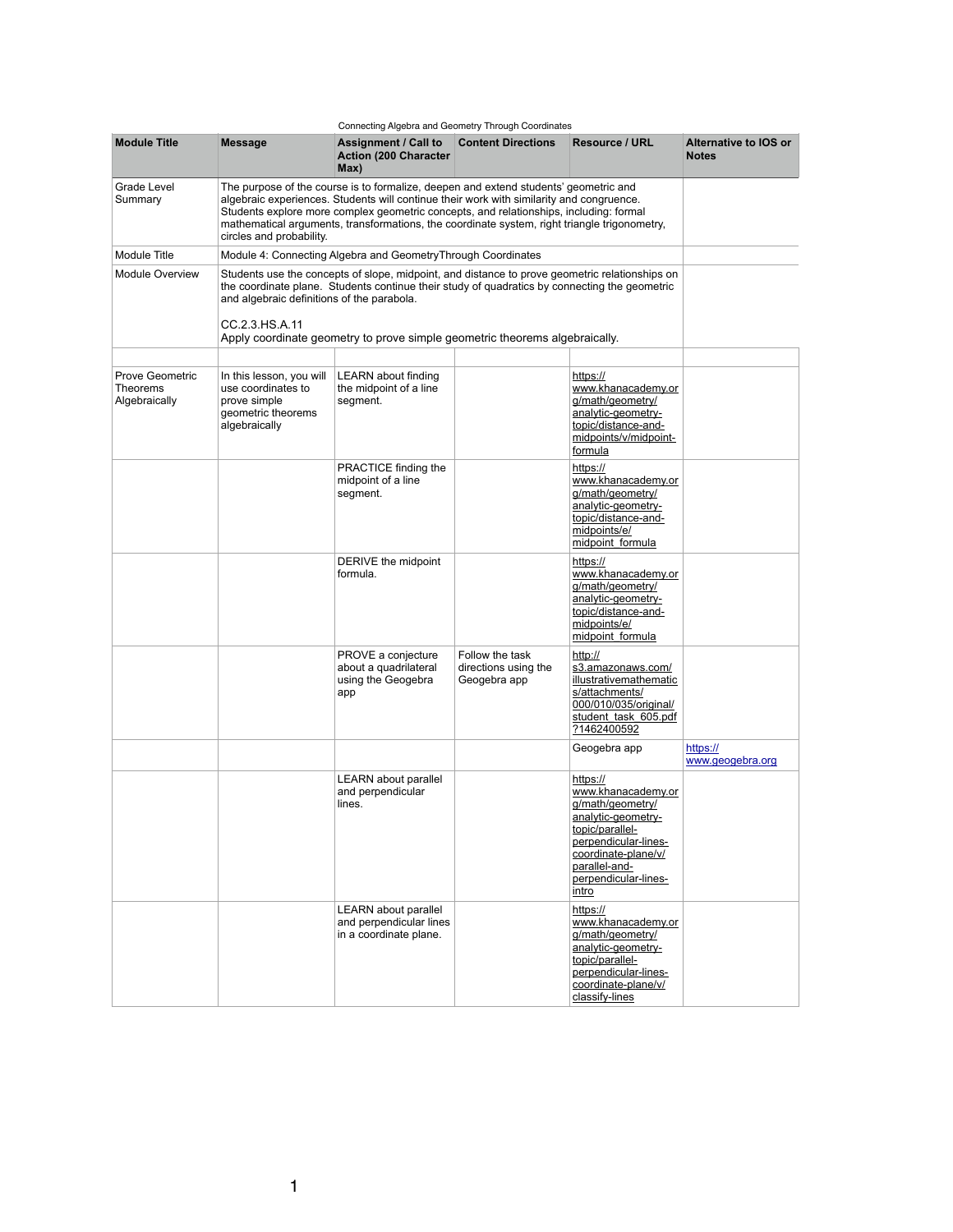| <b>Module Title</b> | <b>Message</b> | <b>Assignment / Call to</b><br><b>Action (200 Character)</b><br>Max)                                                     | <b>Content Directions</b>                                                             | <b>Resource / URL</b>                                                                                                                                                                                              | <b>Alternative to IOS or</b><br><b>Notes</b> |
|---------------------|----------------|--------------------------------------------------------------------------------------------------------------------------|---------------------------------------------------------------------------------------|--------------------------------------------------------------------------------------------------------------------------------------------------------------------------------------------------------------------|----------------------------------------------|
|                     |                | SOLVE problems about<br>parallel and<br>perpendicular lines.                                                             |                                                                                       | https://<br>www.khanacademy.or<br>g/math/geometry/<br>analytic-geometry-<br>topic/parallel-<br>perpendicular-lines-<br>coordinate-plane/e/<br>classifying-lines-as-<br>parallel--<br>perpendicular--or-<br>neither |                                              |
|                     |                | PROVE a figure in a<br>coordinate plane is a<br>square.                                                                  |                                                                                       | http://<br>map.mathshell.org/<br>download.php?<br>fileid=792                                                                                                                                                       |                                              |
|                     |                | <b>DETERMINE the</b><br>appropriate theorems<br>necessary to solve this<br>task.                                         | Follow the task<br>directions using the<br>Geogebra app                               | http://<br>s3.amazonaws.com/<br><b>illustrativemathematic</b><br>s/attachments/<br>000/010/427/original/<br>student task 1347.p<br>df?1462402991                                                                   |                                              |
|                     |                |                                                                                                                          |                                                                                       | Geogebra app                                                                                                                                                                                                       | https://<br>www.geogebra.org                 |
|                     |                | <b>DETERMINE the</b><br>appropriate theorems<br>necessary to solve this<br>task.                                         | Follow the task<br>directions using the<br>Geogebra app                               | http://<br>s3.amazonaws.com/<br>illustrativemathematic<br>s/attachments/<br>000/010/428/original/<br>student task 1348.p<br>df?1462402997                                                                          |                                              |
|                     |                |                                                                                                                          |                                                                                       | Geogebra app                                                                                                                                                                                                       | https://<br>www.geogebra.org                 |
|                     |                | <b>PROVE similarity and</b><br>perpendicularity using<br>given information.                                              | Import the task into<br><b>Explain Everything to</b><br>demonstrate your<br>solution. | http://<br>s3.amazonaws.com/<br>illustrativemathematic<br>s/attachments/<br>000/010/651/original/<br>student task 1876.p<br>df?1462404353                                                                          |                                              |
|                     |                |                                                                                                                          |                                                                                       | <b>Explain Everything</b><br>app                                                                                                                                                                                   |                                              |
|                     |                | <b>PROVE</b> lines are<br>parallel if and only if<br>they have the same<br>slope.                                        | Import the task into<br><b>Explain Everything to</b><br>demonstrate your<br>solution. | http://<br>s3.amazonaws.com/<br>illustrativemathematic<br>s/attachments/<br>000/010/652/original/<br>student task 1880.p<br>df?1462404358                                                                          |                                              |
|                     |                |                                                                                                                          |                                                                                       | <b>Explain Everything</b><br>app                                                                                                                                                                                   |                                              |
|                     |                | <b>FIND missing</b><br>coordinates within<br>similar triangles.                                                          | Import the task into<br><b>Explain Everything to</b><br>demonstrate your<br>solution. | http://<br>s3.amazonaws.com/<br><b>illustrativemathematic</b><br>s/attachments/<br>000/010/586/original/<br>student task 1685.p<br>df?1462403963                                                                   |                                              |
|                     |                |                                                                                                                          |                                                                                       | <b>Explain Everything</b><br>app                                                                                                                                                                                   |                                              |
|                     |                | <b>DETERMINE</b><br>coordinates of a<br>triangle after a dilation<br>and compare the<br>image to the original<br>figure. | Use Geogebra to<br>recreate and solve the<br>task.                                    | http://<br>s3.amazonaws.com/<br>illustrativemathematic<br>s/attachments/<br>000/010/644/original/<br>student task 1867.p<br>df?1462404310<br>Geogebra app                                                          | https://                                     |
|                     |                |                                                                                                                          |                                                                                       |                                                                                                                                                                                                                    | www.geogebra.org                             |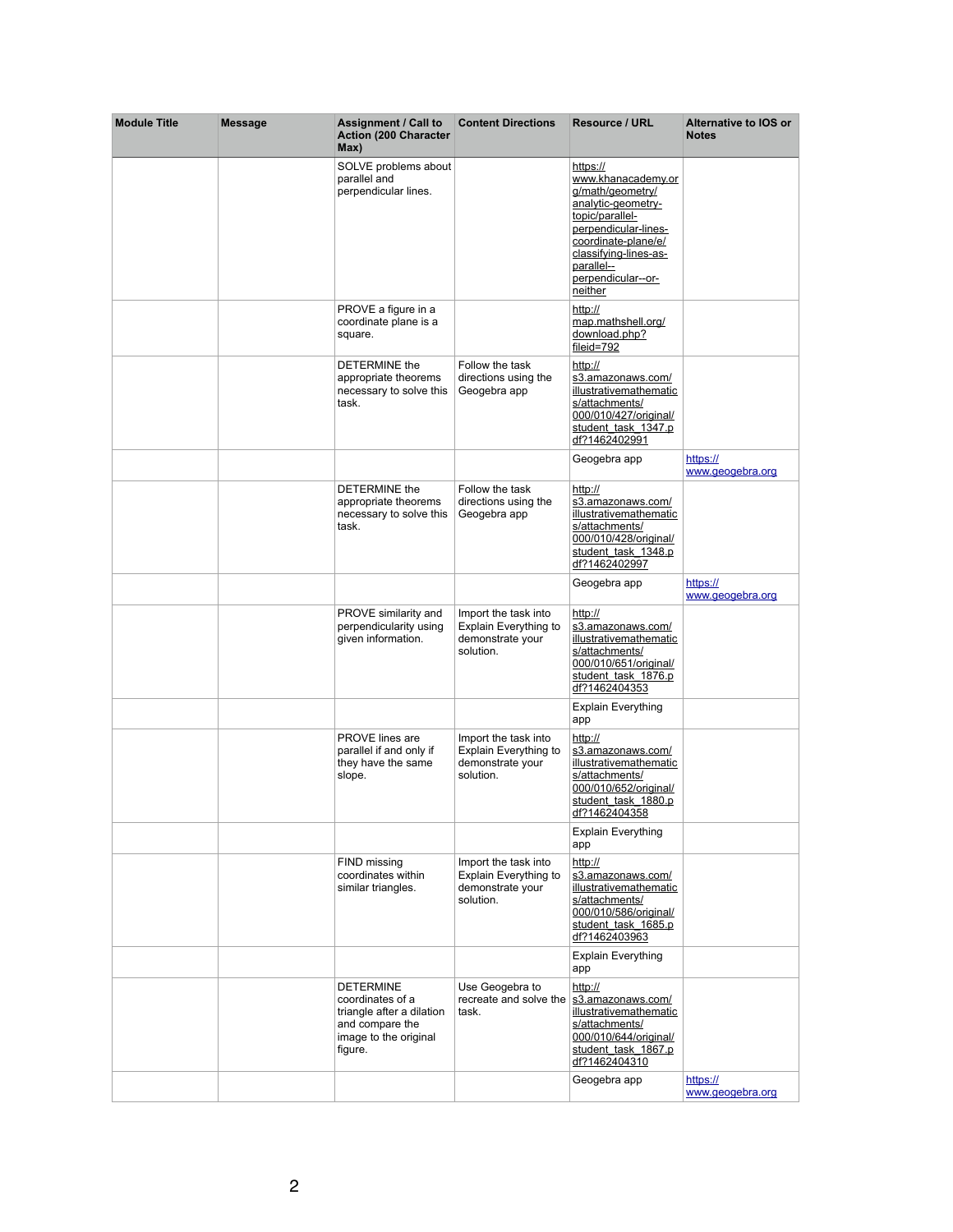|                                                         |                                                                                                                                                                                                                                                                                                                                                                                                                                                                                                                                                                   | Circles with and without coordinates                                                                                                                                                                                                                                                                                                                                                                |                                                                                                 |                                                                                                                                                                                                       |
|---------------------------------------------------------|-------------------------------------------------------------------------------------------------------------------------------------------------------------------------------------------------------------------------------------------------------------------------------------------------------------------------------------------------------------------------------------------------------------------------------------------------------------------------------------------------------------------------------------------------------------------|-----------------------------------------------------------------------------------------------------------------------------------------------------------------------------------------------------------------------------------------------------------------------------------------------------------------------------------------------------------------------------------------------------|-------------------------------------------------------------------------------------------------|-------------------------------------------------------------------------------------------------------------------------------------------------------------------------------------------------------|
| <b>Module Title</b>                                     | <b>Message</b>                                                                                                                                                                                                                                                                                                                                                                                                                                                                                                                                                    | <b>Assignment / Call to</b><br><b>Action (200 Character</b><br>Max)                                                                                                                                                                                                                                                                                                                                 | <b>Content Directions</b>                                                                       | <b>Resource / URL</b>                                                                                                                                                                                 |
| <b>Grade Level</b><br>Summary                           |                                                                                                                                                                                                                                                                                                                                                                                                                                                                                                                                                                   | The purpose of the course is to formalize, deepen and extend students' geometric and algebraic<br>experiences. Students will continue their work with similarity and congruence. Students explore<br>more complex geometric concepts, and relationships, including: formal mathematical arguments,<br>transformations, the coordinate system, right triangle trigonometry, circles and probability. |                                                                                                 |                                                                                                                                                                                                       |
| <b>Module Title</b>                                     |                                                                                                                                                                                                                                                                                                                                                                                                                                                                                                                                                                   | Module 5: Circles with and without coordinates                                                                                                                                                                                                                                                                                                                                                      |                                                                                                 |                                                                                                                                                                                                       |
| <b>Module Overview</b>                                  | In this module, students prove basic theorems about circles. Students study relationships among<br>segments on chords, secants, and tangents as an application of similarity. In the Cartesian<br>coordinate system, students use the distance formula to write and graph the equation of a circle<br>when given the radius and the coordinates of its center. Students apply techniques for solving<br>quadratic equations, relating back to work done in Algebra, to determine intersections between lines<br>and circles or parabolas and between two circles. |                                                                                                                                                                                                                                                                                                                                                                                                     |                                                                                                 |                                                                                                                                                                                                       |
|                                                         | CC.2.3.HS.A.8<br>Apply geometric theorems to verify properties of circles.<br>CC.2.3.HS.A.9<br>Extend the concept of similarity to determine arc lengths and areas of sectors of circles.<br>CC.2.3.HS.A.10<br>Translate between the geometric description and the equation for a conic section.<br>CC.2.3.HS.A.11                                                                                                                                                                                                                                                |                                                                                                                                                                                                                                                                                                                                                                                                     |                                                                                                 |                                                                                                                                                                                                       |
|                                                         | CC.2.3.HS.A.14                                                                                                                                                                                                                                                                                                                                                                                                                                                                                                                                                    | Apply coordinate geometry to prove simple geometric theorems algebraically.                                                                                                                                                                                                                                                                                                                         |                                                                                                 |                                                                                                                                                                                                       |
|                                                         |                                                                                                                                                                                                                                                                                                                                                                                                                                                                                                                                                                   | Apply geometric concepts to model and solve real world problems.                                                                                                                                                                                                                                                                                                                                    |                                                                                                 |                                                                                                                                                                                                       |
| <b>Theorems About</b><br><b>Circles</b>                 | In this lesson, you will<br>understand and apply<br>theorems about<br>circles                                                                                                                                                                                                                                                                                                                                                                                                                                                                                     | <b>PROVE that all circles</b><br>are similar using an<br>online interactive<br>applet.                                                                                                                                                                                                                                                                                                              |                                                                                                 | www.geogebra.org/<br>student/mBEJMyM8q                                                                                                                                                                |
|                                                         |                                                                                                                                                                                                                                                                                                                                                                                                                                                                                                                                                                   | <b>PROVE that all circles</b><br>are similar by hand.                                                                                                                                                                                                                                                                                                                                               | Import the task into<br><b>Explain Everything and</b><br>solve.                                 | http://<br>s3.amazonaws.com/<br>illustrativemathematics/<br>attachments/<br>000/010/437/original/<br>student task 1368.pdf?<br>1462403069                                                             |
|                                                         |                                                                                                                                                                                                                                                                                                                                                                                                                                                                                                                                                                   | <b>LEARN</b> about inscribed<br>and central angles.                                                                                                                                                                                                                                                                                                                                                 |                                                                                                 | https://m.youtube.com/<br>watch?v=MyzGVbCHh5M                                                                                                                                                         |
|                                                         |                                                                                                                                                                                                                                                                                                                                                                                                                                                                                                                                                                   | <b>PROVE Thales</b><br>Theorem.                                                                                                                                                                                                                                                                                                                                                                     | <b>Use Explain Everything</b><br>to answer the<br>questions from the<br>applet.                 | https://<br>www.geogebra.org/m/<br><b>JhKWzRJB</b>                                                                                                                                                    |
|                                                         |                                                                                                                                                                                                                                                                                                                                                                                                                                                                                                                                                                   | <b>PROVE the converse of</b><br>Thales Theorem.                                                                                                                                                                                                                                                                                                                                                     | Look at the bottom<br>applet. Import the<br>proof into Explain<br>Everything to complete<br>it. | http://www.cut-the-<br>knot.org/Curriculum/<br>Geometry/GeoGebra/<br>ThalesTheorem.shtml                                                                                                              |
|                                                         |                                                                                                                                                                                                                                                                                                                                                                                                                                                                                                                                                                   | APPLY knowledge of<br>circle theorems to solve<br>a task with circles<br>inscribed in triangles.                                                                                                                                                                                                                                                                                                    | Import the task into<br><b>Explain Everything and</b><br>solve.                                 | http://map.mathshell.org/<br>download.php?fileid=764                                                                                                                                                  |
|                                                         |                                                                                                                                                                                                                                                                                                                                                                                                                                                                                                                                                                   | APPLY your knowledge<br>of volume, Pythagorean<br>theorem, and circles to<br>solve a real world<br>problem.                                                                                                                                                                                                                                                                                         | Import the task into<br><b>Explain Everything and</b><br>solve.                                 | http://map.mathshell.org/<br>download.php?fileid=774                                                                                                                                                  |
| Arc Lengths and<br>Area of Sectors of<br><b>Circles</b> | In this lesson, you will<br>find arc lengths and<br>area of sectors of<br>circles                                                                                                                                                                                                                                                                                                                                                                                                                                                                                 | <b>EXPLORE</b> arc<br>measures and solve<br>problems about it.                                                                                                                                                                                                                                                                                                                                      | Watch the videos and<br>engage in the<br>activities.                                            | https://<br>www.khanacademy.org/<br>math/geometry-home/<br>geometry/cc-geometry-<br>circles/arc-measures/v/<br><u>intro-arc-measure</u>                                                               |
|                                                         |                                                                                                                                                                                                                                                                                                                                                                                                                                                                                                                                                                   | RELATE the arc length<br>to the circumference of<br>the circle and the<br>central angle.                                                                                                                                                                                                                                                                                                            | Watch the first two<br>videos and complete<br>the first set of<br>exercises.                    | https://<br>www.khanacademy.org/<br>math/geometry-home/<br>geometry/cc-geometry-<br>circles/central-angles-<br>and-arc-length-in-<br>degrees/v/length-of-an-<br>arc-that-subtends-a-<br>central-angle |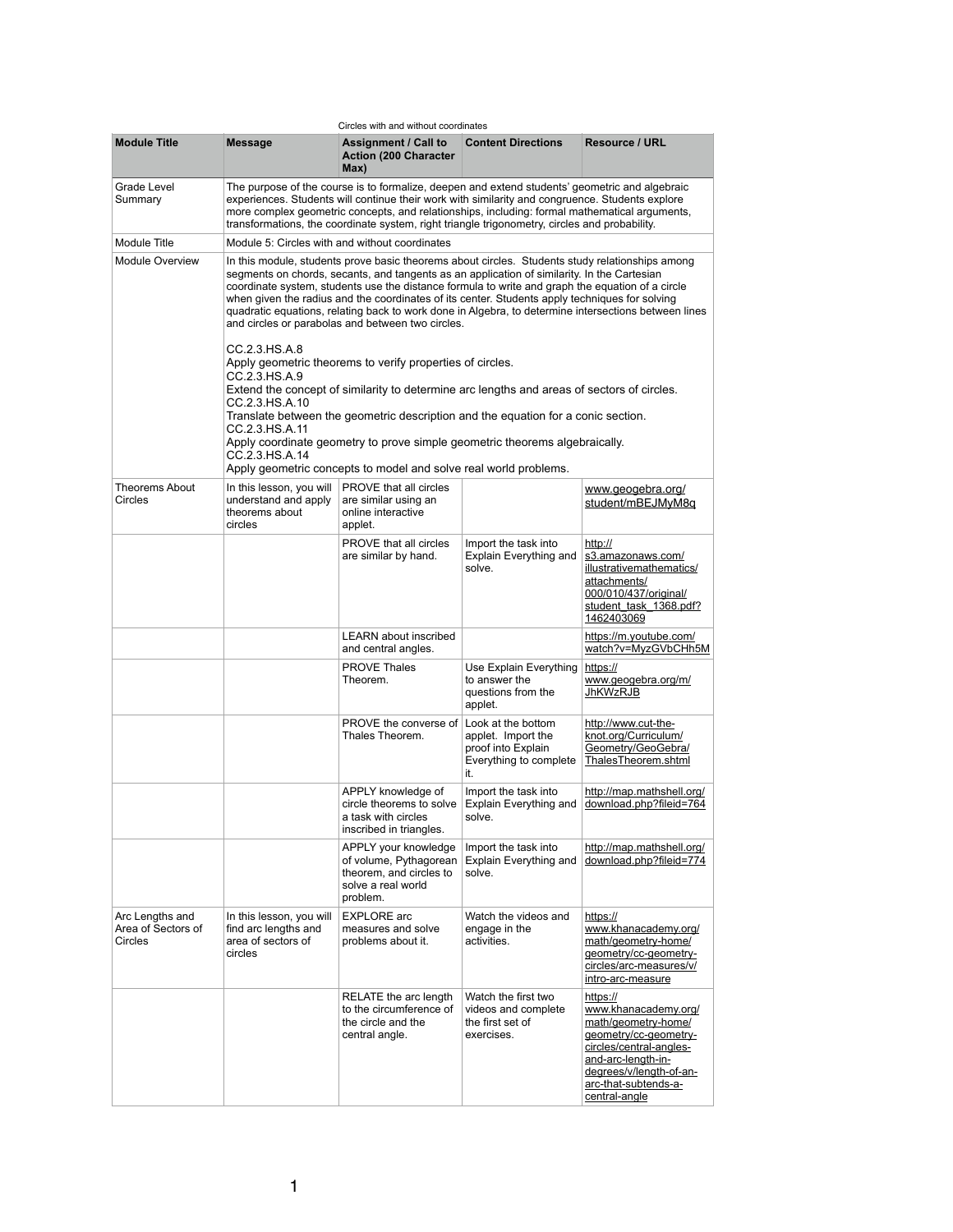| <b>Module Title</b>                                        | <b>Message</b>                                                                                                                                                       | <b>Assignment / Call to</b><br><b>Action (200 Character</b><br>Max)      | <b>Content Directions</b>                                       | <b>Resource / URL</b>                                                                                                                                |
|------------------------------------------------------------|----------------------------------------------------------------------------------------------------------------------------------------------------------------------|--------------------------------------------------------------------------|-----------------------------------------------------------------|------------------------------------------------------------------------------------------------------------------------------------------------------|
|                                                            |                                                                                                                                                                      | APPLY finding arc<br>length to a real world<br>situation                 | Import the task into<br><b>Explain Everything and</b><br>solve. | http://<br>s3.amazonaws.com/<br>illustrativemathematics/<br>attachments/<br>000/010/570/original/<br>student task 1639.pdf?<br>1462403867            |
|                                                            |                                                                                                                                                                      | APPLY finding arc<br>length to a real world<br>situations                | Import the task into<br><b>Explain Everything and</b><br>solve. | http://<br>s3.amazonaws.com/<br>illustrativemathematics/<br>attachments/<br>000/010/048/original/<br>student task 621.pdf?<br>1462400670             |
|                                                            |                                                                                                                                                                      | <b>LEARN</b> about and<br><b>CALCULATE</b> the area<br>of a sector.      | Watch the video and<br>engage in the activity.                  | https://<br>www.khanacademy.org/<br>math/geometry-home/<br>geometry/cc-geometry-<br>circles/circles/v/area-of-a-<br>sector-given-a-central-<br>angle |
| <b>Conic Sections</b>                                      | In this lesson, you will $ $ LEARN what a conic<br>translate between the $\parallel$ section is.<br>geometric description<br>and the equation for a<br>conic section |                                                                          |                                                                 | https://<br>www.khanacademy.org/<br>math/precalculus/conics-<br>precalc/conic-section-<br>intro/v/introduction-to-<br>conic-sections                 |
|                                                            |                                                                                                                                                                      | DERIVE the equation of<br>a circle using the<br>Pythagorean Theorem.     | Import the task into<br><b>Explain Everything and</b><br>solve. | http://<br>s3.amazonaws.com/<br>illustrativemathematics/<br>attachments/<br>000/010/461/original/<br>student task 1425.pdf?<br>1462403215            |
|                                                            |                                                                                                                                                                      | DERIVE the equation of<br>a parabola given a<br>focus and directrix.     | Import the task into<br><b>Explain Everything and</b><br>solve. | http://<br>s3.amazonaws.com/<br>illustrativemathematics/<br>attachments/<br>000/010/531/original/<br>student task 1561.pdf?<br>1462403637            |
| <b>Prove Geometric</b><br><b>Theorems</b><br>Algebraically | In this lesson, you will<br>use coordinates to<br>prove simple<br>geometric theorems<br>algebraically                                                                | PROVE the slopes of<br>perpendicular lines are<br>opposite reciprocals.  |                                                                 | http://<br>s3.amazonaws.com/<br>illustrativemathematics/<br>attachments/<br>000/010/646/original/<br>student task 1871.pdf?<br>1462404322            |
|                                                            |                                                                                                                                                                      | <b>PROVE that a theorem</b><br>about triangles<br>inscribed in circles.  |                                                                 | http://<br>s3.amazonaws.com/<br>illustrativemathematics/<br>attachments/<br>000/010/416/original/<br>student task 1332.pdf?<br>1462402923            |
| <b>Modeling Situations</b>                                 | In this lesson, you will<br>apply geometric<br>concepts in modeling<br>situations                                                                                    | MODEL a geometric<br>situation using<br>mathematical<br>representations. | Import each task into<br><b>Explain Everything to</b><br>solve. | http://<br>s3.amazonaws.com/<br>illustrativemathematics/<br>attachments/<br>000/009/914/original/<br>student task 415.pdf?<br><u>1462399861</u>      |
|                                                            |                                                                                                                                                                      |                                                                          |                                                                 | http://<br>s3.amazonaws.com/<br>illustrativemathematics/<br>attachments/<br>000/010/319/original/<br>student task 1127.pdf?<br><u>1462402311</u>     |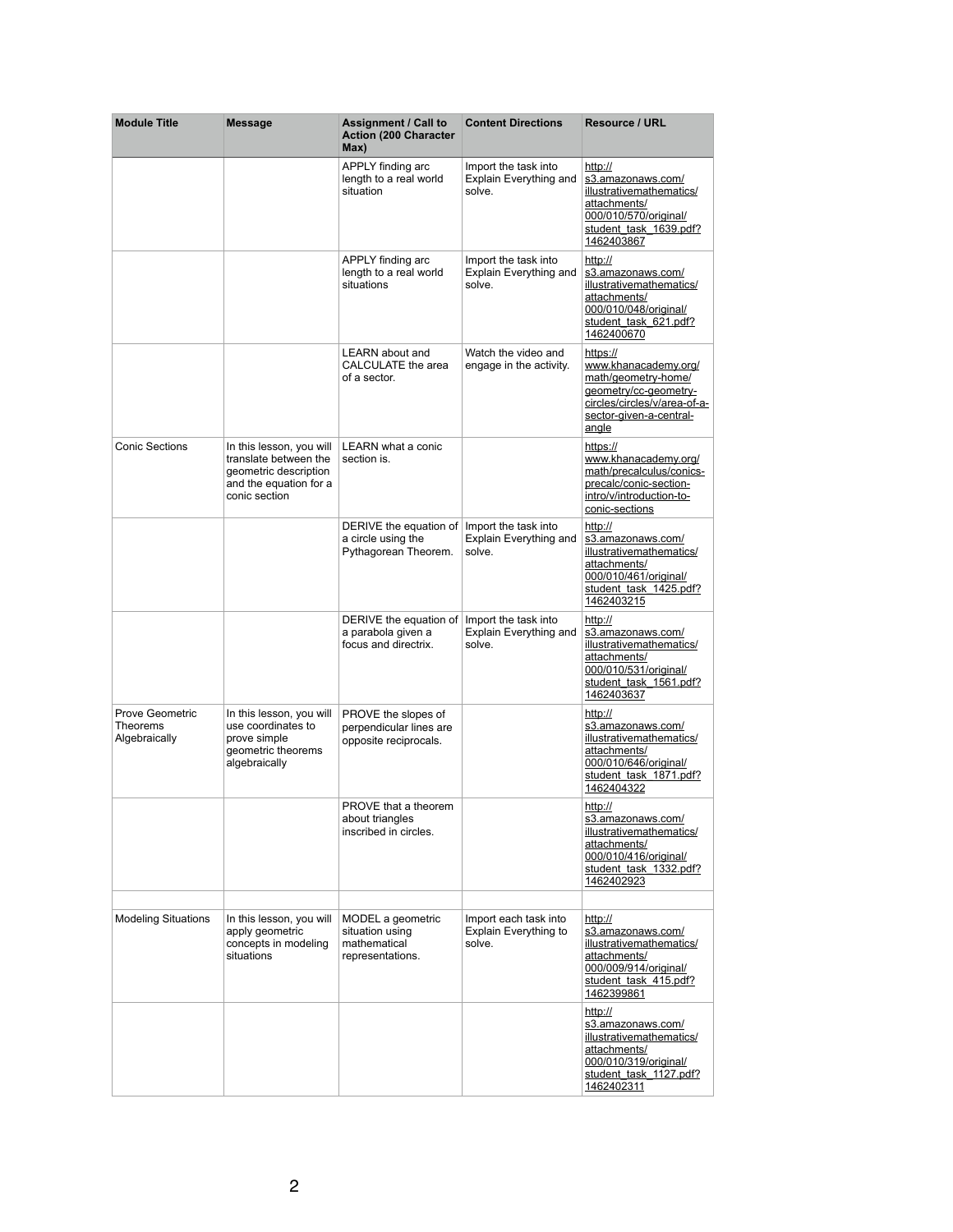| <b>Module Title</b> | <b>Message</b> | <b>Assignment / Call to</b><br><b>Action (200 Character</b><br>Max) | <b>Content Directions</b> | <b>Resource / URL</b>                                                                                                                     |
|---------------------|----------------|---------------------------------------------------------------------|---------------------------|-------------------------------------------------------------------------------------------------------------------------------------------|
|                     |                |                                                                     |                           | http://<br>s3.amazonaws.com/<br>illustrativemathematics/<br>attachments/<br>000/010/320/original/<br>student task 1128.pdf?<br>1462402317 |
|                     |                |                                                                     |                           | http://<br>s3.amazonaws.com/<br>illustrativemathematics/<br>attachments/000/010/110/<br>original/<br>student task 720.pdf?<br>1462401044  |